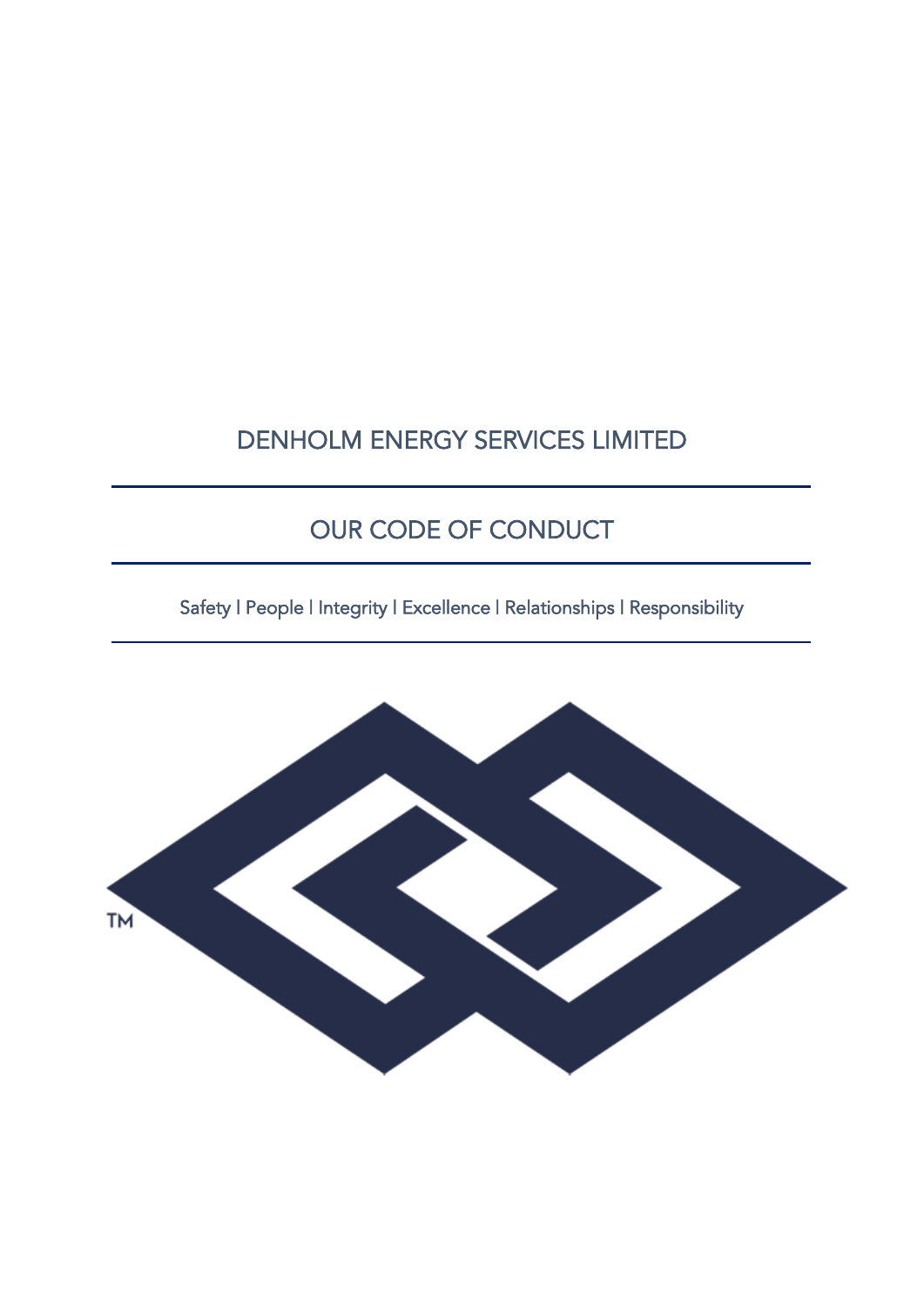### STATEMENT FROM THE CEO OF DENHOLM ENERGY SERVICES

Our business ethics and integrity are fundamental to our reputation and to running a successful business.

Our reputation is an integral part of our licence to operate and our competitive advantage. A strong reputation gives confidence to our customers, partners, suppliers, employees, subcontractors and the communities within which we operate.

Reputations are hard won yet easily lost and rely on our ethics and integrity as a Group being fundamental to everything we do.

Our Code of Conduct provides the principles and guidance needed to steer decisions, but we are all responsible for maintaining the highest possible standards. Rules only take us so far, so our Code requires you to think and to follow the spirit of our Code and not just following it to the letter. When in doubt to ask for advice.

Doing the right thing also involves reporting if you feel something we are doing is wrong. You are encouraged to challenge any unethical, dishonest or generally unacceptable behaviour that you encounter in the workplace. All reports will be taken seriously and all those that are raised in good faith will be investigated without bias and with the utmost discretion.

Please speak up if you come across anything that you feel does not live up to our high standards and our Code of Conduct – it is integral to the Groups ongoing success.

Michael Beveridge, Chief Executive Denholm Energy Services February 2020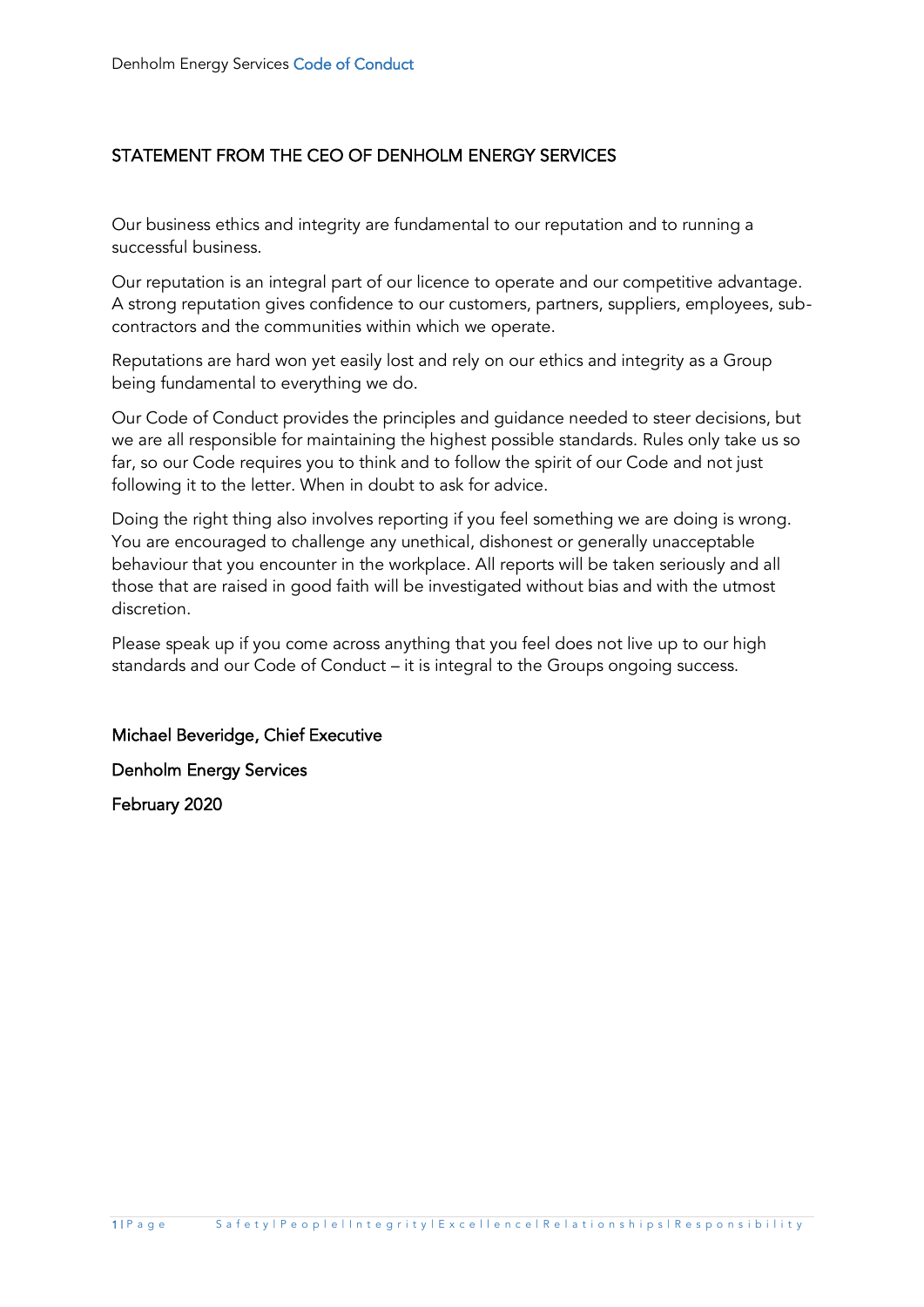#### INDEX

Who our Code of Conduct applies to and what it means in practice How to raise a concern or ask for advice The Denholm Energy Services Values

### Our Code of Conduct

- Section 1 Personal and business integrity Fraud, deception and dishonesty Bribery and corruption Prevention of Facilitation of tax evasion Relationships with supply chain partners Relationships with agents and other third parties acting on our behalf Facilitation payments Gifts and Entertainment Conflicts of interest Open and fair competition Import, export and trade controls
- Section 2 Working Relationships Developing our people Equal opportunity and diversity Harassment, bullying and discrimination Human rights Relationships with customers, suppliers and other stakeholders

### Section 3 For the future

Health and safety The environment Our local communities **Charities** 

#### Section 4 Company property and resources and information management

Company property and resources Confidential information Financial controls, records and reporting Company communications and disclosures Company computer systems Protecting personal information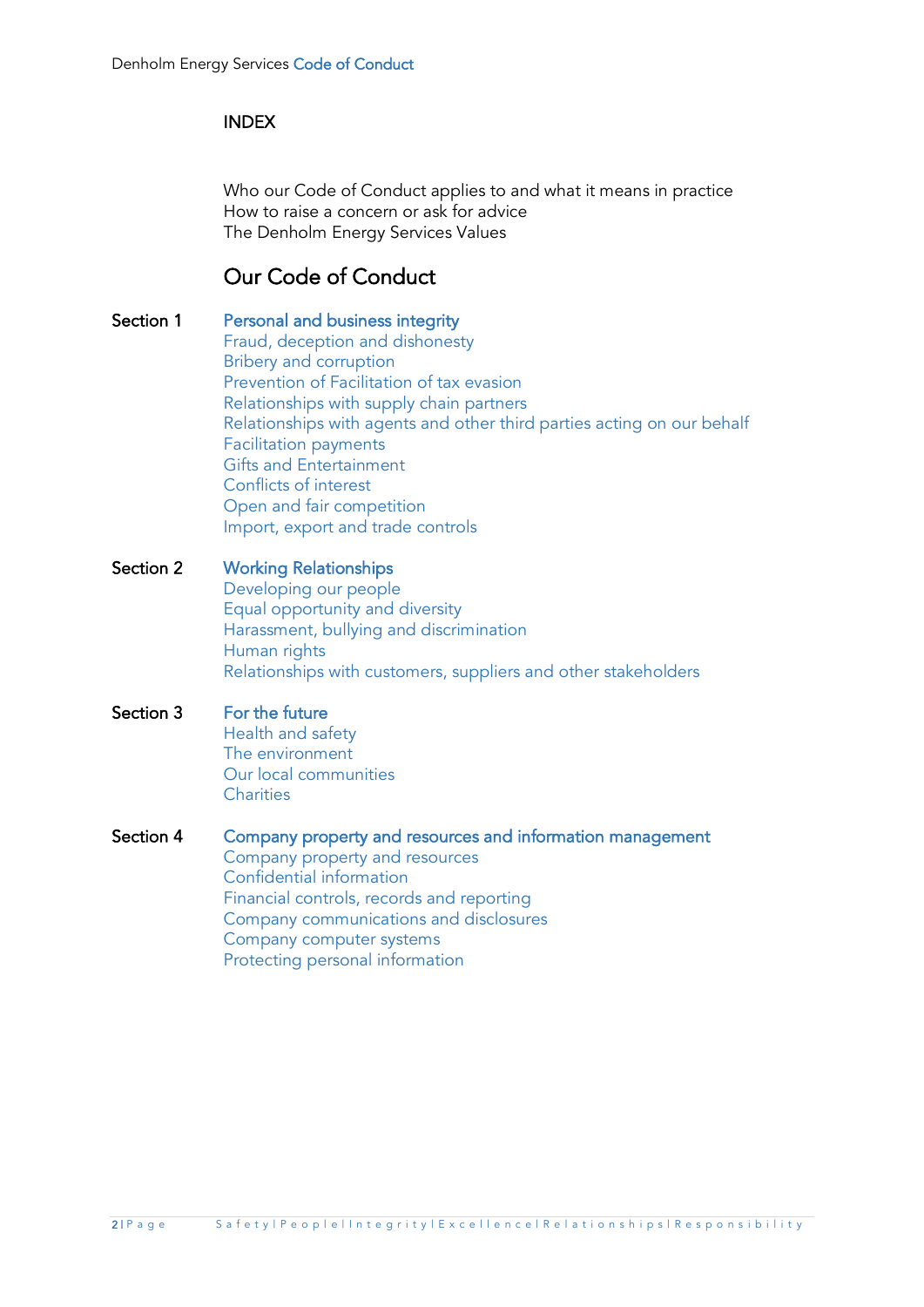# Who our Code of Conduct applies to and what it means in practice

### Our Code of Conduct applies to...

All members of the Denholm Energy Services Group and all the companies full-time and part-time employees and temporary staff at all our locations around the world. When we refer to "we", "Denholm Energy" or "the company" that is who we mean.

In addition, we are committed to working ONLY with third parties whose standards are in line with our own. This includes joint venture partners, customers, suppliers and subcontractors.

#### What it means in practice...

Managers are responsible for providing leadership and support to their teams in understanding the requirements of our Code of Conduct and how they should be applied in practice. Senior managers are also responsible for providing assurance on these matters to the Board of Denholm Energy Services Limited.

The consequences of not complying with our Code of Conduct can be very serious:

- Damage to our reputation
- Fines and penalties and:
- Even criminal liability for you as individuals or the company

Any failure to comply with our Code of Conduct or its supporting policies will be fully investigated and appropriate action taken. Depending on the circumstances, this may include further training, disciplinary procedures – or other corrective action – up to and including termination of employment.

"There is never a good business reason for doing the wrong thing…"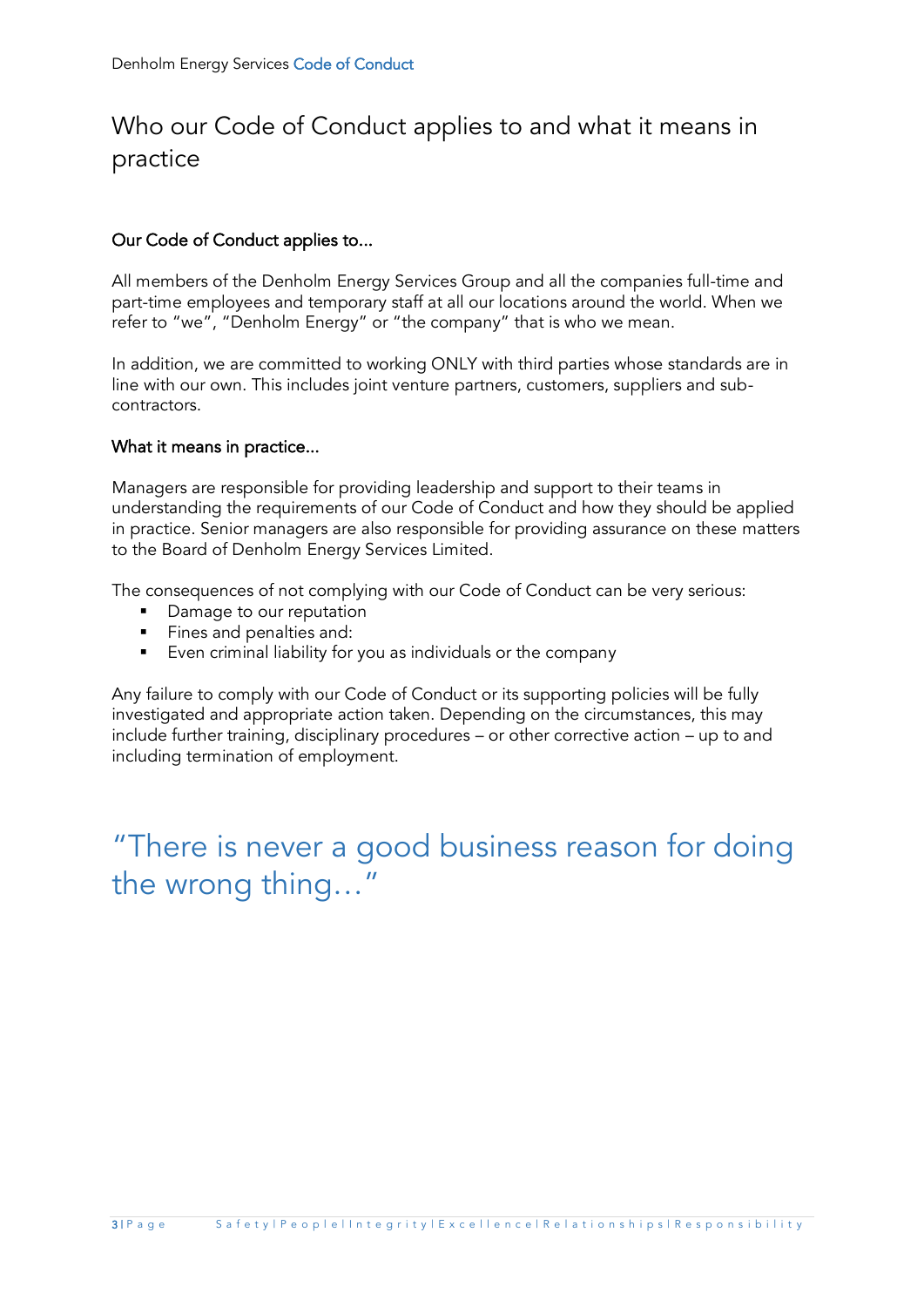### How to raise a concern or ask for advice

### I have a serious concern

If you have a serious concern that something may not be consistent with our Code of Conduct or any of our underlying policies, please speak up. Do not keep it to yourself or ignore it. We all have a duty to help maintain our high standards and doing the right thing may mean reporting something you feel is wrong. You don't have to be right – you just have to believe the information you have is accurate.

### What will the company do?

All issues raised with us are taken seriously. We will investigate them discreetly and without bias and wherever possible report back to you with our findings.

### Will I be supported and protected?

We encourage you to raise any concerns or questions you have in confidence, and we value the information that employees and others can provide. No one's career, reputation or relationship with colleagues will be adversely affected in any way because they have done the right thing.

That is why we will not tolerate any retaliation or discrimination of any kind against anyone who has raised something in good faith. If you believe you or anyone else is experiencing retaliation or discrimination, do not put up with it – report it at once. We regard any such behaviour as a very serious matter and we will act against it and protect those who do the right thing.

### Will it be confidential?

Anything you raise will be treated confidentially and communicated on a need-to-know basis only.

### Where do I go to for help?

- 1 Some minor issues are best dealt with by talking directly to the person whose conduct is causing concern. If this is not possible, generally you should first seek to address it with your manager or supervisor.
- 2 Alternatively, if your matter is very sensitive or cannot be handled appropriately within your operating company, you can send an email to [compliance@denholm-energy.com](mailto:compliance@denholm-oilfield.com) or contact the Compliance Officer on the dedicated telephone line on 0141 333 4628.

You can also use any of these channels if you have a question about any aspect of this code or any supporting policies, or if you just want to make a suggestion.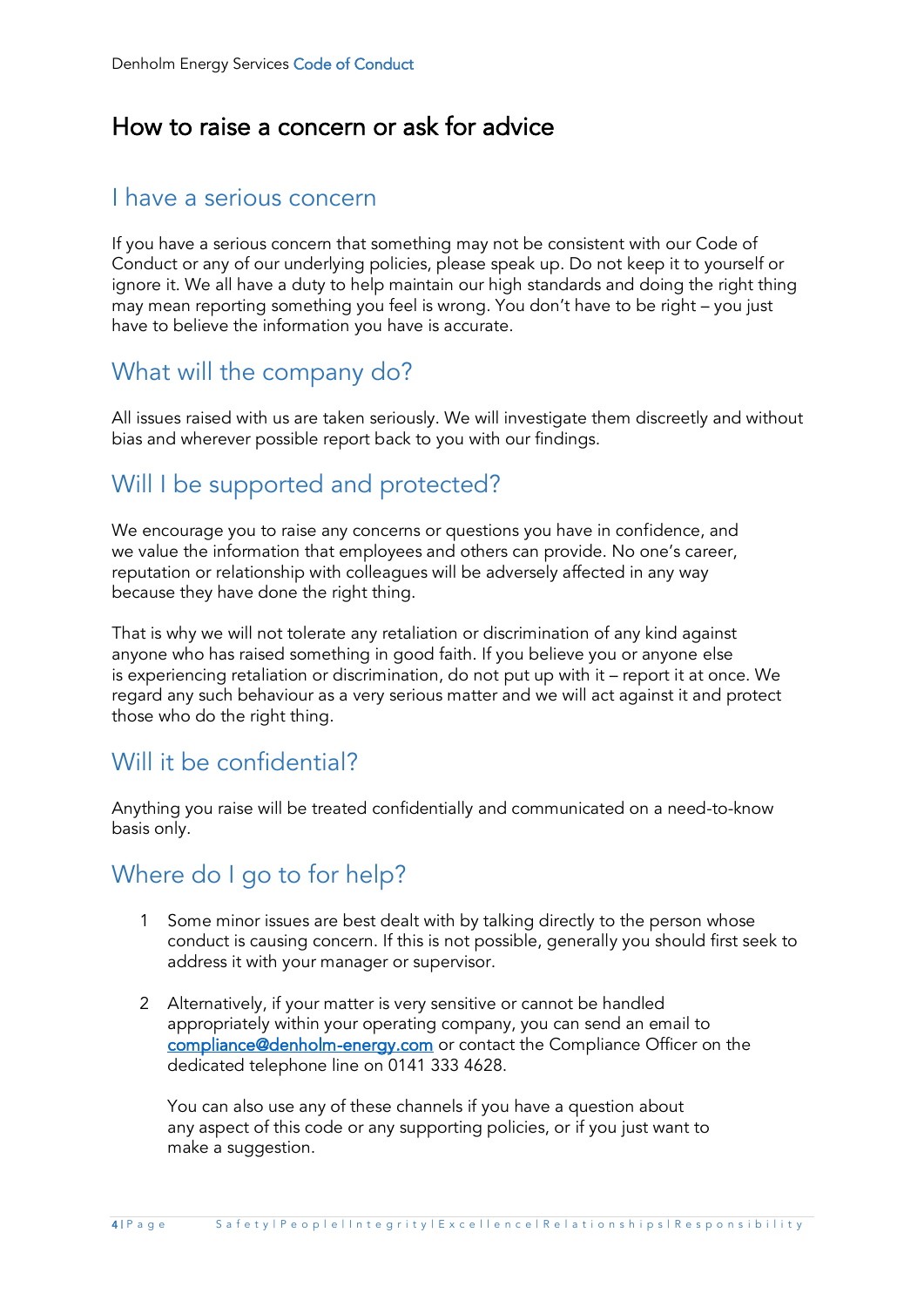# The Denholm Energy Services Values

Denholm Energy Services Values are at the core of our business. They define who we are, how we behave, how we work and what we stand for.

We require all our employees to consider our values along with the principles of our Code of Conduct and continually ask themselves "Is what I am doing consistent with what we stand for?"

### **Safety**

Safety is our top priority.

We are committed to preventing injuries and ill health by providing our people with the training and skills required to carry out their duties and by continually reviewing and improving our safety practices, procedures and systems.

### People

Our people are our greatest asset.

We are fully committed to our responsibility of providing a safe, healthy, equitable and fulfilling workplace where all our workers can flourish.

#### **Integrity**

We are committed to honesty and openness in all our dealings. Our culture of transparency, responsibility and fairness is fundamental to the way in which we do business.

#### **Excellence**

Our vision is to be a recognised leading supplier of services in our chosen markets. We strive to attract and retain the best people and to continuously improve our processes and systems.

Our focus on investment in new technologies, equipment and training allows us to offer innovative solutions and operational excellence to our customers.

#### Relationships

We strive to establish and maintain strong relationships with our customers, suppliers and partners, and to understand their changing needs and requirements so that we can exceed their expectations.

#### **Responsibility**

We are committed to protecting and supporting the environments and communities in which we operate and looking after our people and behaving responsibly in all our business dealings.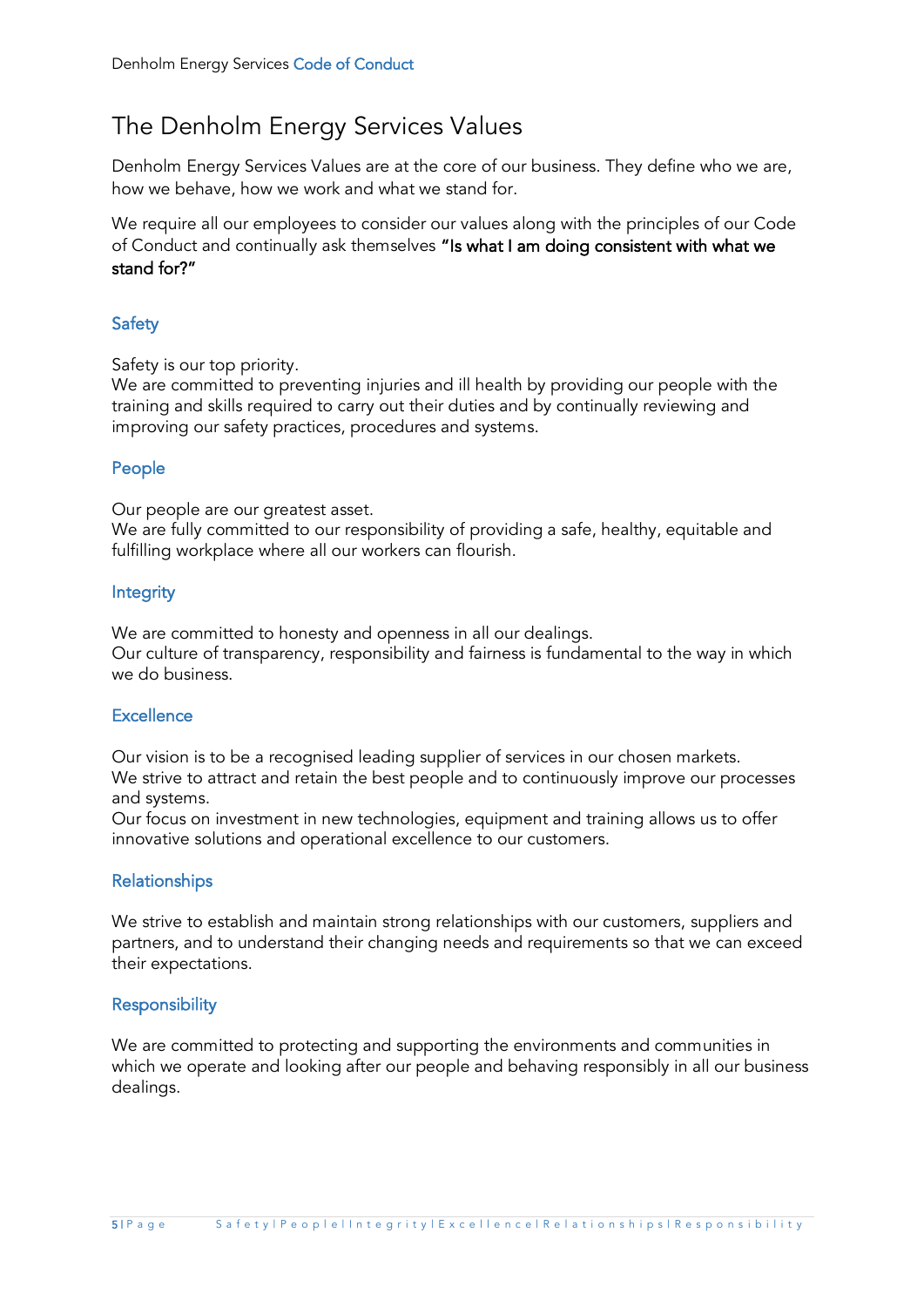# Section 1 Personal and business integrity

| In this section Fraud, deception and dishonesty                        |    |
|------------------------------------------------------------------------|----|
| <b>Bribery and corruption</b>                                          | 08 |
| Prevention of facilitation of tax Evasion                              | 09 |
| Relationships with supply chain partners                               | 13 |
| Relationships with agents and other third parties acting on our behalf | 15 |
| <b>Facilitation payments</b>                                           | 16 |
| <b>Gifts and Entertainment</b>                                         | 17 |
| Conflicts of interest                                                  | 18 |
| Open and fair competition                                              | 20 |
| Import, export and trade controls                                      | 21 |
|                                                                        |    |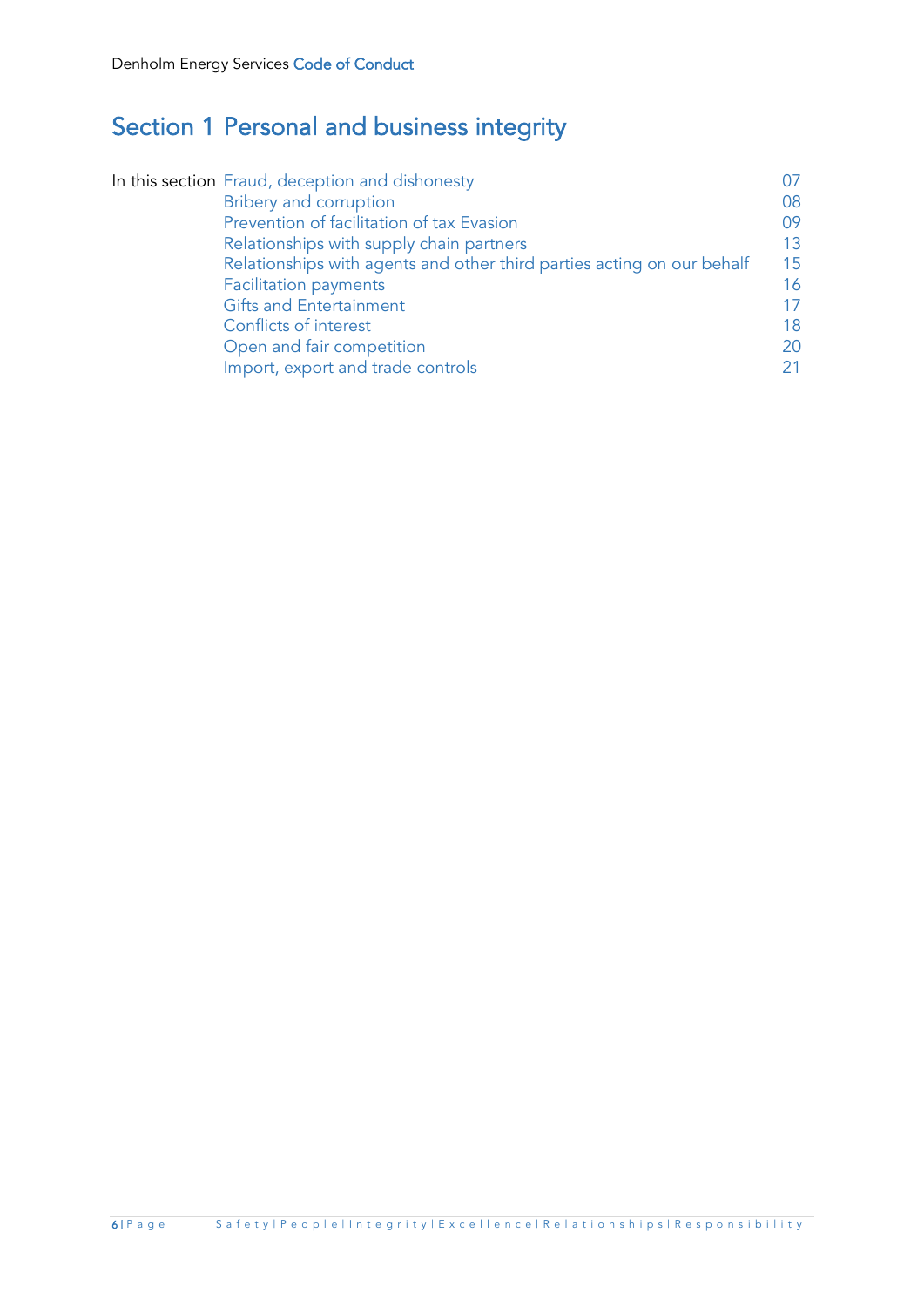# Fraud, deception and dishonesty

"A "minor" fraud case can destroy our reputation."

### Our Principle We will not defraud or deceive anyone or act dishonestly, and we will protect the company against fraud.

Fraud always involves deception and dishonesty. It is fraud when you deliberately try to deceive someone, act dishonestly or abuse your position to gain any kind of material advantage. This also includes involving anyone else to do so. Fraud is normally carried out for profit or to obtain something unjustly. It can involve defrauding both the company or a third party.

It is a criminal offence in most countries and in some countries like the UK and the US you can be prosecuted just for being reckless or careless in letting it happen even if you did not deliberately set out to commit fraud yourself.

#### What we mean:

We will never knowingly seek to gain an advantage of any kind by acting fraudulently, deceiving people or making false claims. In addition we will not allow anyone else to do so on our behalf. This includes defrauding or stealing from the company or any third party, and any kind of misappropriation of property.

#### We always:

- Act honestly, fairly and openly
- Make sure our books and records are accurate and not misleading
- Carefully check or inspect areas that are our responsibility
- Base all invoices on clear, complete and accurate information and check they are in adherence to contractual arrangements

#### We never:

- **EXECT** Falsify our company expenses or mileage claims
- Use the company's money OR resources for improper purpose
- Ignore something that we suspect may involve fraud or deception
- Withhold payment to suppliers or sub-contractors when we don't honestly believe we are entitled to do so
- Make false contractual claims

"If you think something is wrong it invariably is…"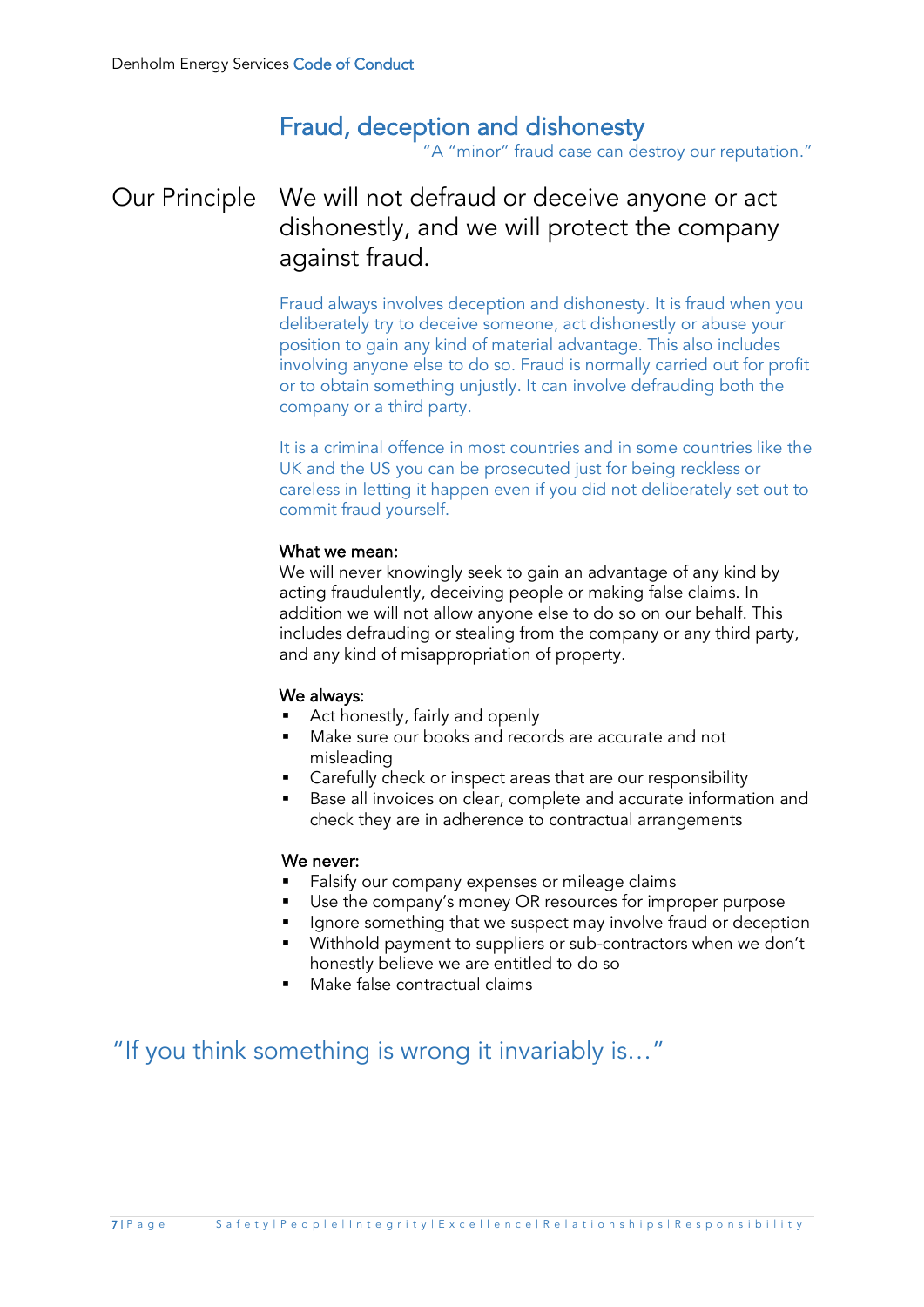### Bribery and corruption

"Even an allegation of bribery or corruption can cause irreparable damage to our reputation."

# Our Principle We refuse to offer, give or receive bribes or improper payments, or participate in any kind of corrupt activity, either directly or through any third party.

Bribery is offering, providing or receiving something of value including cash, gifts, hospitality or entertainment – as an inducement or reward for something improper. Usually, but not always, it's to obtain or retain business or some other illegitimate advantage.

Whether they are provided to or received from public officials or private individuals, bribes are against the law and against our Code of Conduct, no matter what the "local custom" may be.

Corruption involves any of these activities: bribery, extortion, fraud, deception, collusion, cartels, abuse of power, embezzlement and money laundering.

#### What we mean:

Our principle is simple. We will not offer, give or receive bribes, or make or accept improper payments to obtain new business, retain existing business, or secure any improper advantage, and we won't use or permit others to do such things for us. It is better to miss out on the business or lose money.

#### We always:

- Seek to avoid even the appearance of wrongdoing. Even an allegation of bribery or corruption can seriously damage the company's reputation.
- Record all payments, gifts and benefits provided to public officials.
- Report any attempts to bribe us, or to solicit bribes from us, and any suspicions we have about bribery and corruption.

- Participate in any form of corrupt behaviour.
- Engage public officials to provide services without approval from the Group Head Office.
- Conceal or fail to record accurately and completely the true nature of our activities or falsify or tamper with the company's books and records.
- Pay more than fair market value for goods and services.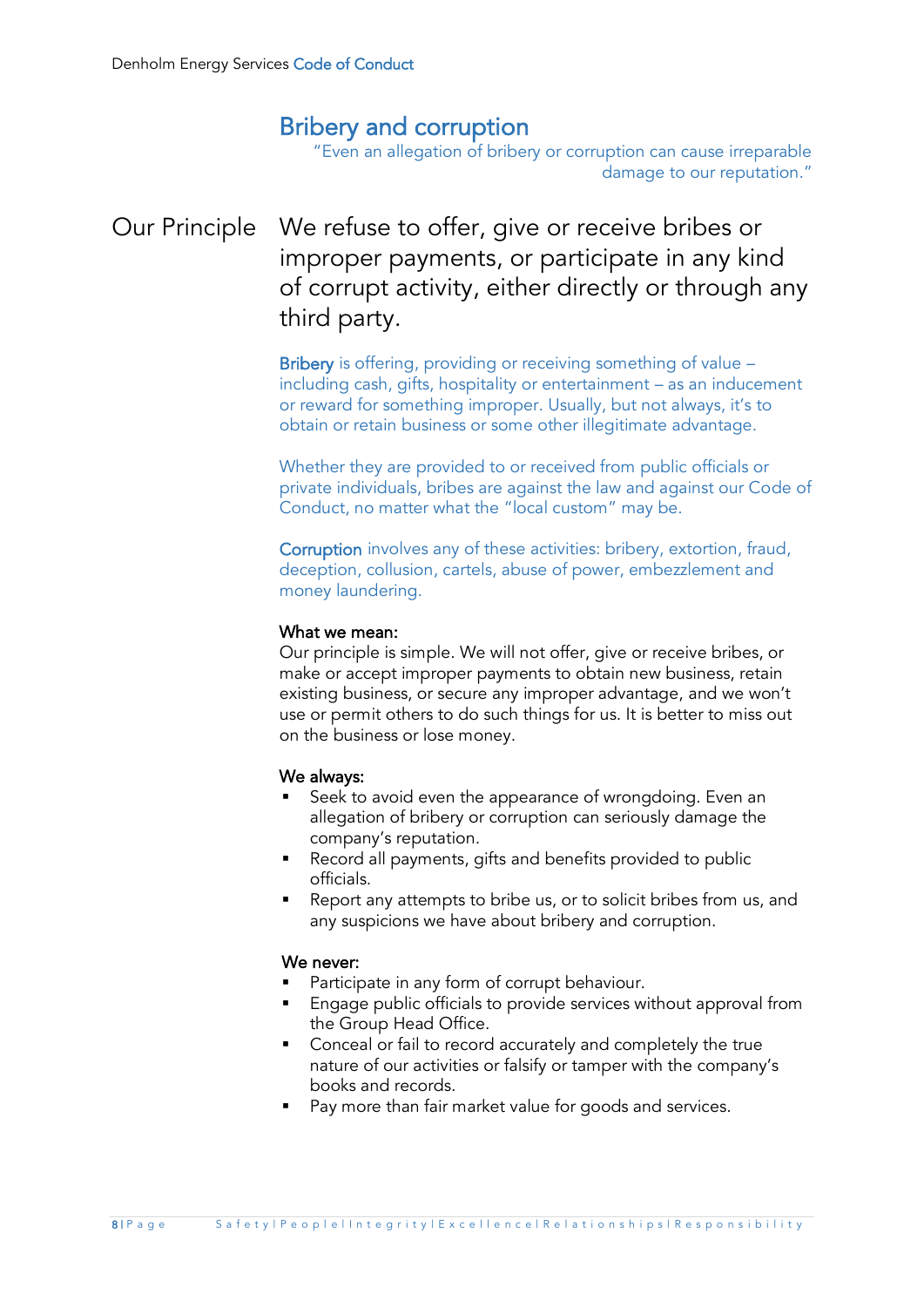### Prevention of Facilitation of Tax Evasion

"Denholm Energy Services and its subsidiaries ("DES") has a zerotolerance approach to the facilitation of tax evasion in the UK or overseas and expects all employees and associated persons to hold the same principles."

Our Principle To conduct business in an honest and ethical manner, acting professionally, fairly and with integrity in all business dealings and relationships, in all jurisdictions taking a zerotolerance approach to the facilitation of tax evasion.

#### Tax Evasion is an illegal activity which refers to the deliberate dishonest non-payment of tax by individuals, corporations or trusts.

We have set in place controls and procedures designed to enforce effective systems to counter the facilitation of tax evasion by employees or associated persons in the supply chain.

A risk assessment process has been implemented to identify the key areas where the Group could be exposed to employees or associated persons facilitating tax evasion, we have documented the control environment, setting out the policies and procedures in place to prevent it. Through the risk assessment process, findings are used to drive continuous improvement in control environment, introducing additional controls, policies and procedures, where deemed necessary.

We choose to work with individuals and companies who understand and share our commitment to act to our same standards.

As a company, we have set out the standards expected of all supply chain partners in the relevant sections of this code and Supply Chain Code of Conduct, available on the Group website, and from time to time expect confirmation of specific information to commence or continue with an engagement.

#### What we mean:

Tax evasion is the criminal offence of cheating the public revenue or fraudulently evading UK tax, by fraud which includes deliberate action, or omission with dishonest intent.

Foreign tax evasion is the same criminal offence where conduct is an offence in that country and would be a criminal offence if committed in the UK.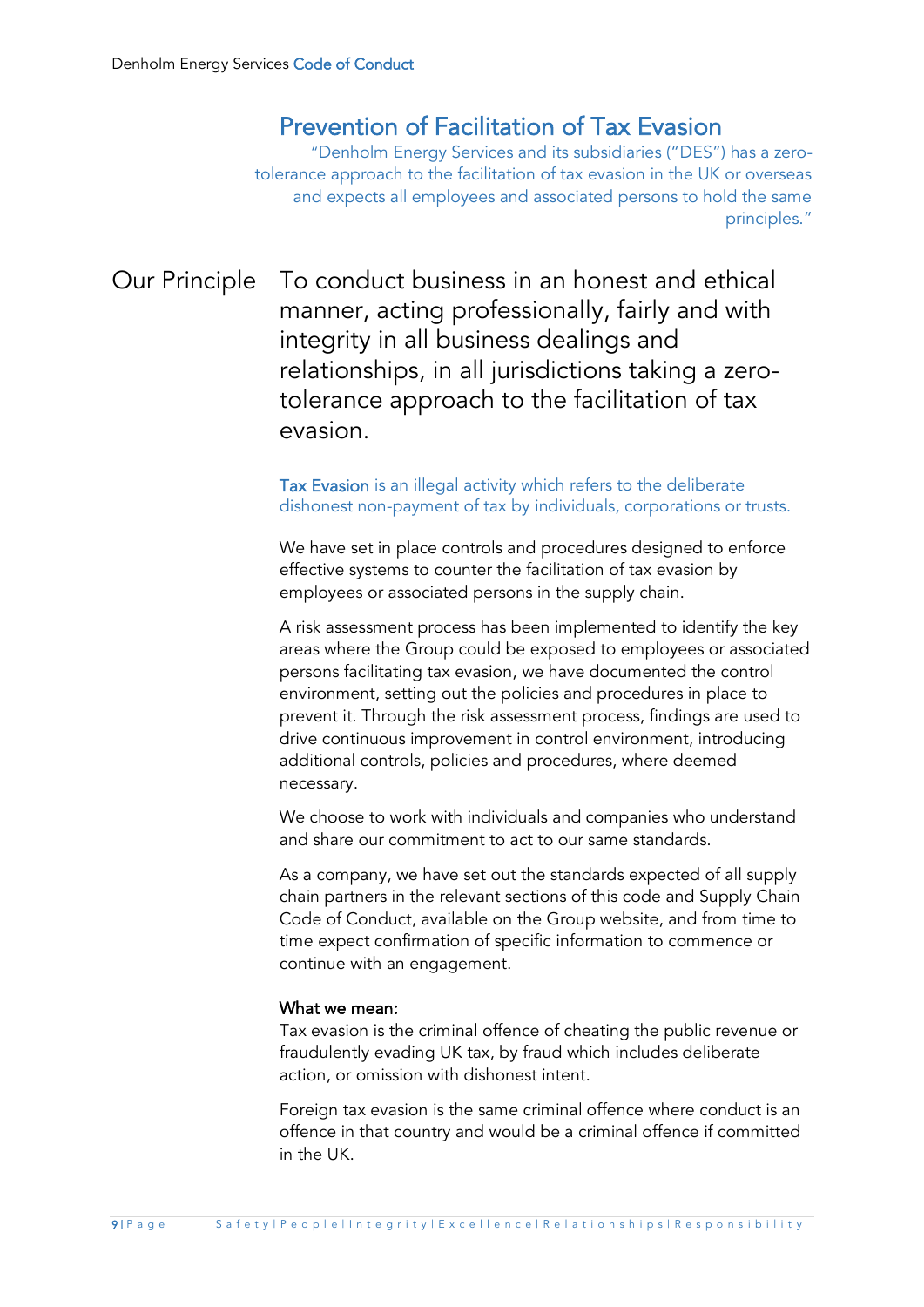Facilitation of tax evasion is being knowingly concerned in or assisting others in the fraudulent evasion of tax (whether UK tax or tax in an overseas jurisdiction), or aiding, abetting, counselling or procuring the commission of that offence.

Tax evasion and facilitation of tax evasion is a criminal offence where it is done deliberately and dishonestly.

#### Examples of potential risk scenarios and 'red flags':

If in the normal course of business it becomes evident that a third party has made or intends to make a false statement relating to tax, has failed to disclose income or gains to, or to register with, HMRC (or the equivalent authority in any relevant non-UK jurisdiction), has delivered or intends to deliver a false document relating to tax, or has set up or intends to set up a structure to try to hide income, gains or assets from a tax authority;

- If in the normal course of business, it becomes evident that a third party has deliberately failed to register for VAT (or the equivalent tax in any relevant non-UK jurisdiction) or failed to account for VAT;
- A third-party requests payment in cash and/or refuses to sign a formal commission or fee agreement, or to provide an invoice or receipt for a payment made;
- If in the normal course of business, a third party working for DES as an employee asks to be treated as a self-employed contractor, but without any material changes to their working conditions;
- A supplier or other subcontractor is paid gross when they should have been paid net, under a scheme such as the Construction Industry Scheme;
- A third-party requests that payment is made to a country or geographic location different from where the third party resides or conducts business
- A third party to whom DES have provided services requests that their invoice is addressed to a different entity, where DES did not provide services to such entity directly;
- A third party to whom DES have provided services asks to change the description of services rendered on an invoice in a way that seems designed to obscure the nature of the services provided;
- An invoice is received from a third party that appears to be nonstandard or customised;
- A third party insists on the use of side letters, or refuses to put terms agreed in writing, or asks for contracts or other documentation to be backdated;
- An invoice is received for a commission or fee payment that appears too large or too small, given the service stated to have been provided;
- A third party requests or requires the use of an agent, intermediary, consultant, distributor or supplier that is not typically used by or known to DES.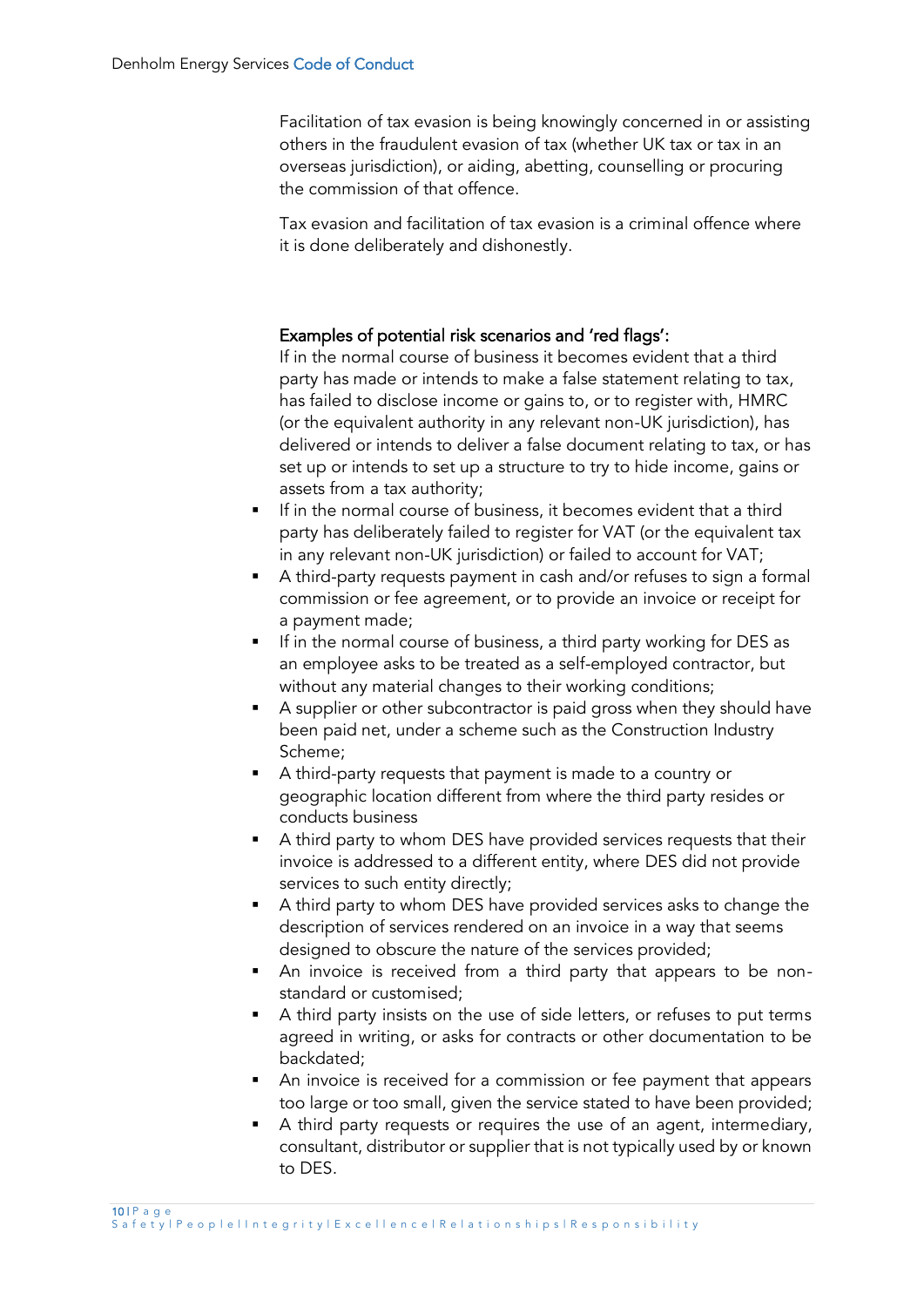#### Breaches of this policy:

Any employee who breaches this policy will face disciplinary action, which could result in dismissal for misconduct or gross misconduct. Our Disciplinary Policy can be found on The Policy Hub or by contacting Group HR.

The Group may terminate a relationship with other individuals and organisations ("associated persons") working on the Group's behalf if it is found they have been involved in the facilitation of tax evasion.

#### How to raise a concern:

Concerns about any issue or suspicion of tax evasion or foreign tax evasion to be raised at the earliest possible stage.

On becoming aware of any fraudulent evasion of tax (whether UK tax or tax in a foreign country) by another person in the course of day to day work, or if asked to assist another person in fraudulent evasion of tax (whether directly or indirectly), or if there is a suspicion that any fraudulent evasion of tax has occurred or may occur, whether in respect to UK tax or tax in a foreign country, report it immediately.

To report it notify a direct line manager immediately or, in accordance with the DES Whistleblowing Policy, send an email to [compliance@denholm-energy.com](mailto:compliance@denholm-oilfield.com) or contact the Compliance officer on the dedicated telephone line +44 141 333 4268 as soon as possible.

If unsure about whether a particular act constitutes tax evasion or foreign tax evasion, raise it as possible. Please note that the corporate offence is only committed with deliberate and dishonest actions to facilitate the tax evasion or foreign tax evasion. If actions do not take place, then no offence has occurred. However, a deliberate failure to report suspected tax evasion or foreign tax evasion, or "turning a blind eye" to suspicious activity could amount to criminal facilitation of tax evasion.

#### We always:

- Read, understand and comply with this policy.
- Expect our employees and supply chain partners to understand and share our commitment to act to our same standard.
- Report as set out above any suspicion that a conflict with the policy has occurred or may occur in the future.

#### We never:

Engage in or assist or encourage another person to facilitate any form of tax or foreign tax evasion.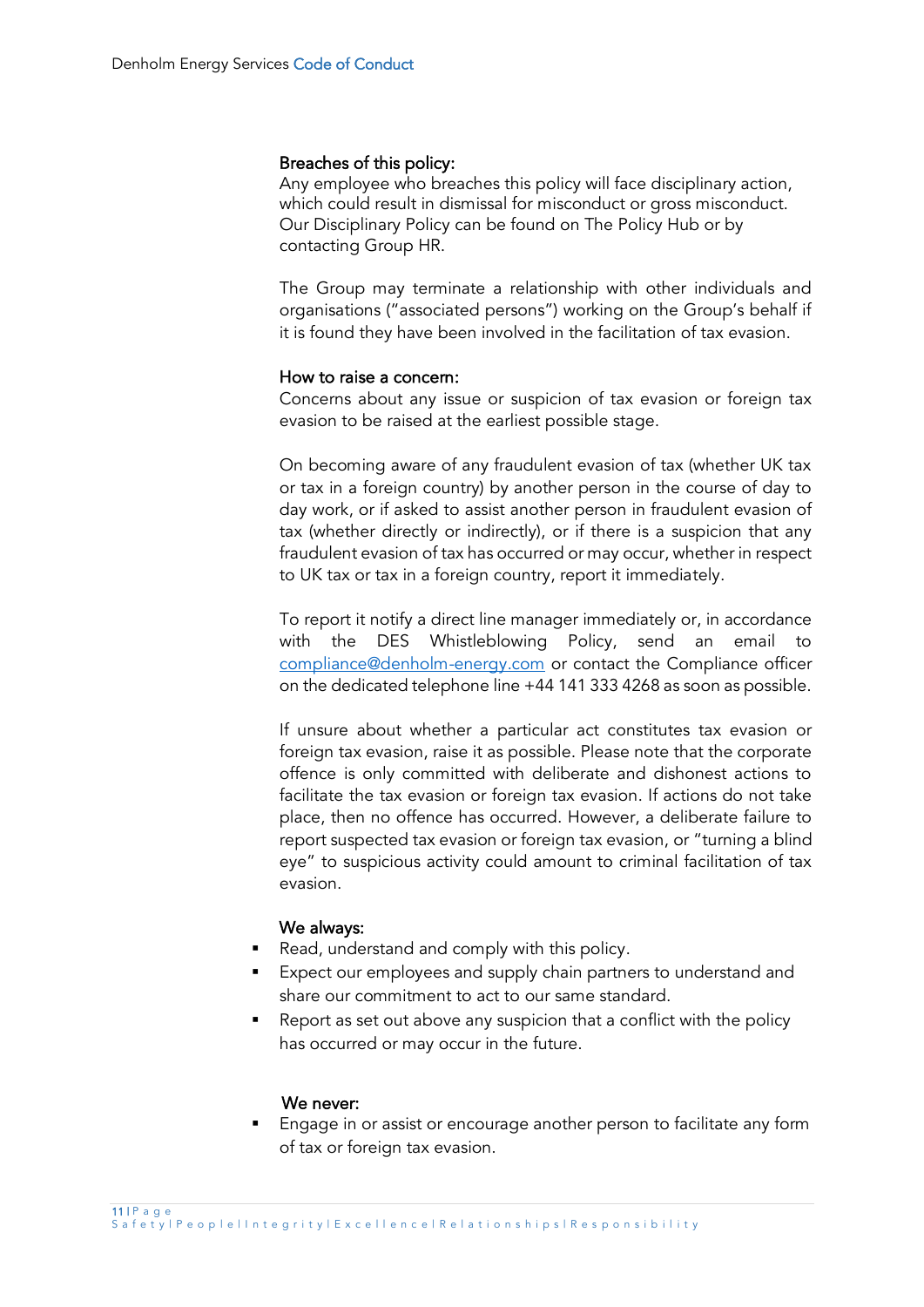- Fail to report any actual or suspected fraudulent evasion of UK or foreign tax or demand any employee or associated person to do so.
- Threaten or retaliate against another individual who has refused to commit a tax evasion offence or a foreign tax evasion offence or who has raised concerns under this policy.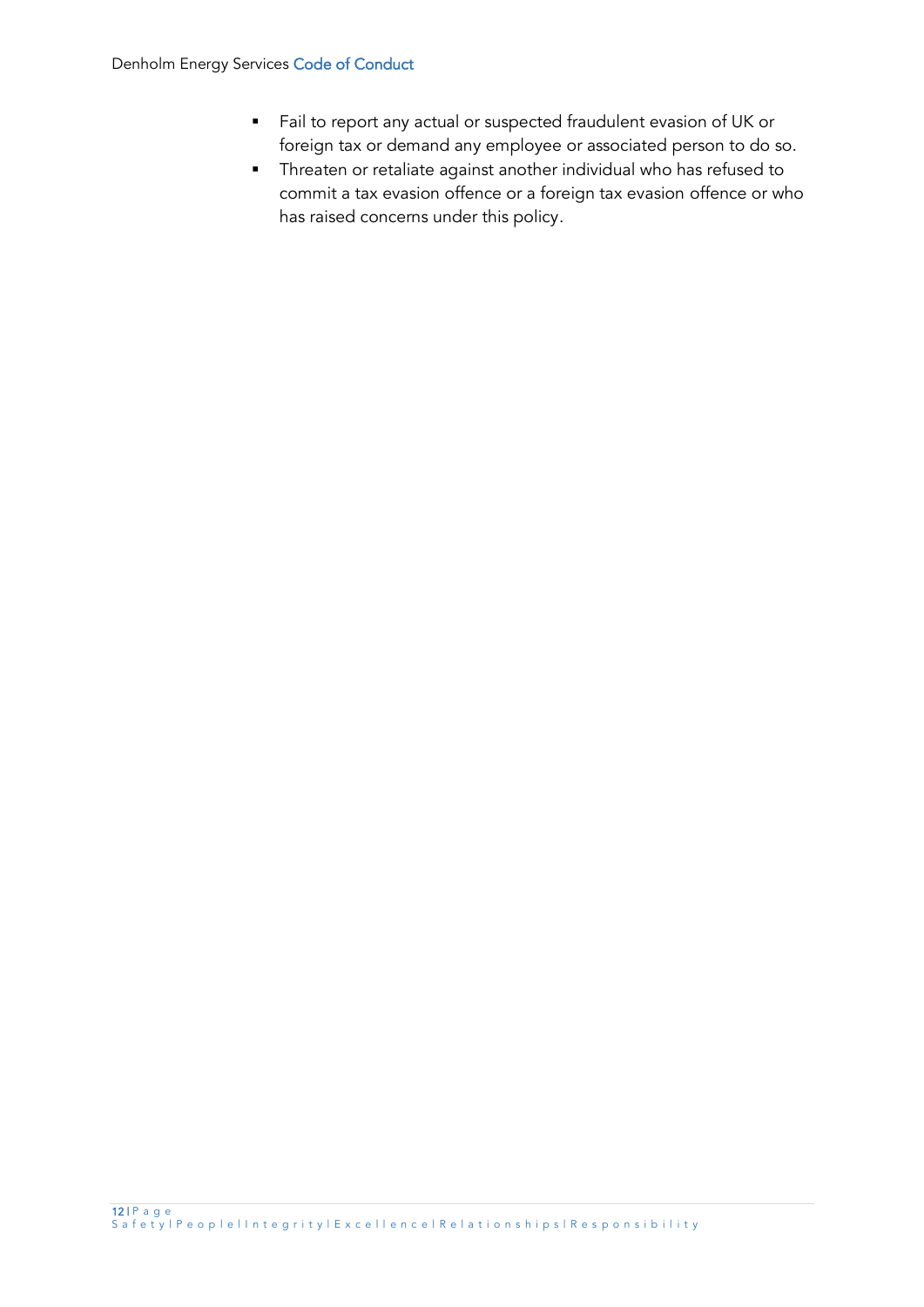### Relationships with supply chain partners

"Ignorance of what a supply chain partner is doing on our behalf or in our name is no excuse."

### Our Principle To work with companies who understand and share our commitment to act to standards set out in our code, and we always follow the approved process to engage them.

Supply chain partners are expected to adhere to the principles set out in our code and the Supply Chain Code of Conduct, to reflect these same principles upon their supply chain and the highest standard of integrity are expected in all transactions, operations and engagements

#### What we mean:

To comply with all applicable laws on anti-corruption, anti-trust and competition laws, including the UK Bribery Act 2010 and the Criminal Offences Act 2017 and laws relating to countering bribery and corruption in jurisdictions of operation.

To comply with all tax laws and regulations wherever they apply and pay tax properly due in respect of those tax laws and regulation, at all times taking a zero-tolerance approach to all forms of tax evasion and the facilitation of tax evasion.

To have adequate policies and procedures designed to effectively prevent bribery, corruption and facilitation of tax fraud.

To ensure compliance with all applicable employment laws, laws regarding harassment and abuse of employees and a working environment free from discrimination.

Never be involved in slavery or use child labour and at all times comply with the UK Modern Slavery Act 2015 and any similar laws in jurisdictions of operation.

To ensure commitment to the prevention of injury and ill health and to deliver continuous improvement in our health, safety, security and performance.

To comply with all applicable QHSE laws, regulations and industry requirements.

To comply at all times with all applicable environmental laws and regulations and minimise, wherever possible, any potential negative impact on the community and environment.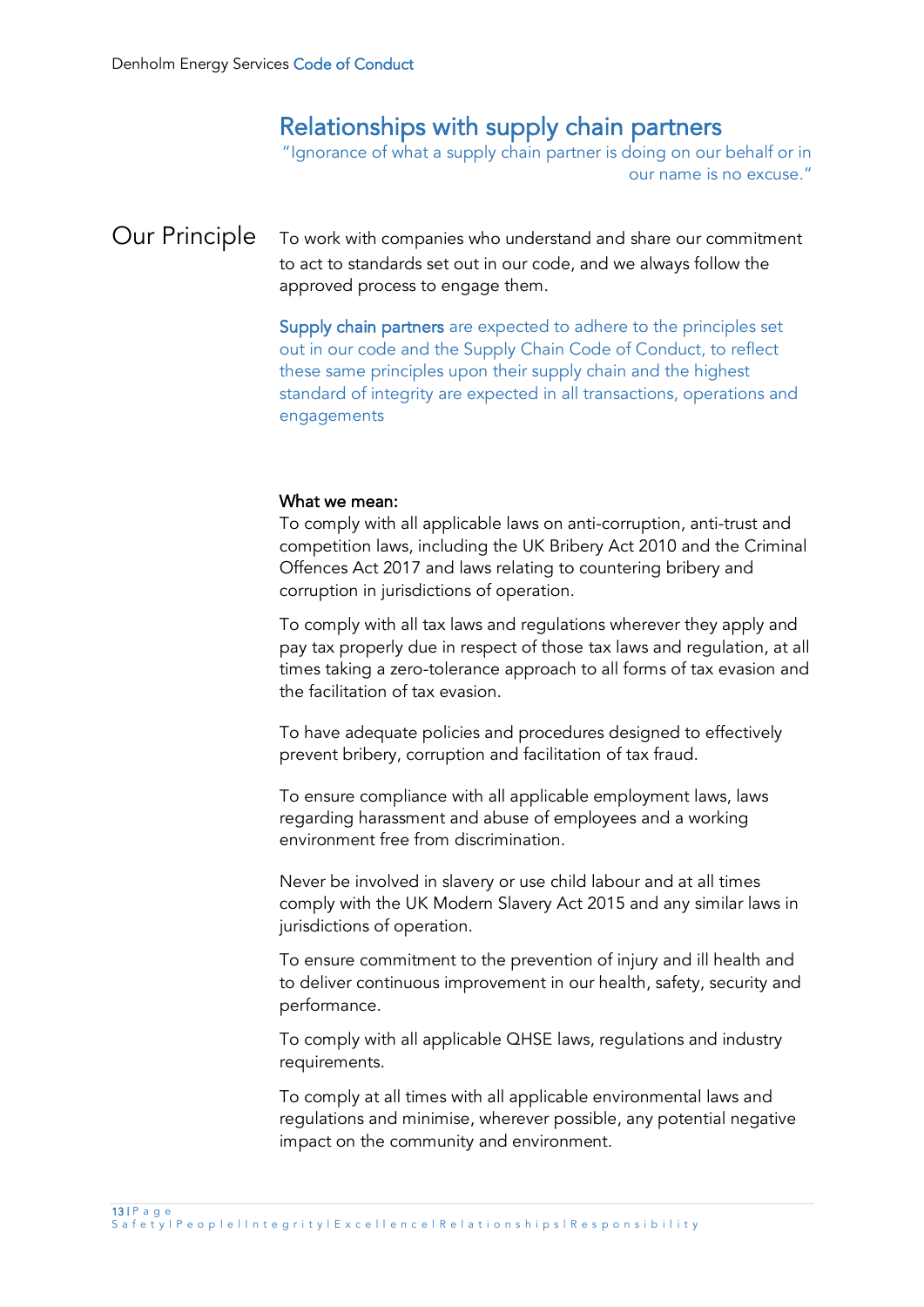To protect at all times personal data and confidential information from unauthorised disclosure, use and theft.

To ensure the same principles are followed throughout the supply chain

#### We require our supply chain partners to always:

- Operate with the highest integrity and strongest business ethics believing these are fundamental to our reputation and running a successful business.
- Comply with all applicable laws and regulations in all jurisdictions of operation
- Ensure safety is the top priority and always work to minimise any adverse impact of operations and activities on the wider community and environment.

#### We require our supply chain partners to never:

- Permit anyone to offer or pay bribes or make facilitation payments, or on our behalf.
- **•** Deliberately breach any law or regulation or facilitate tax evasion.
- Use child labour, engage in or be associated with any form of human slavery or trafficking, or practice harassment or discrimination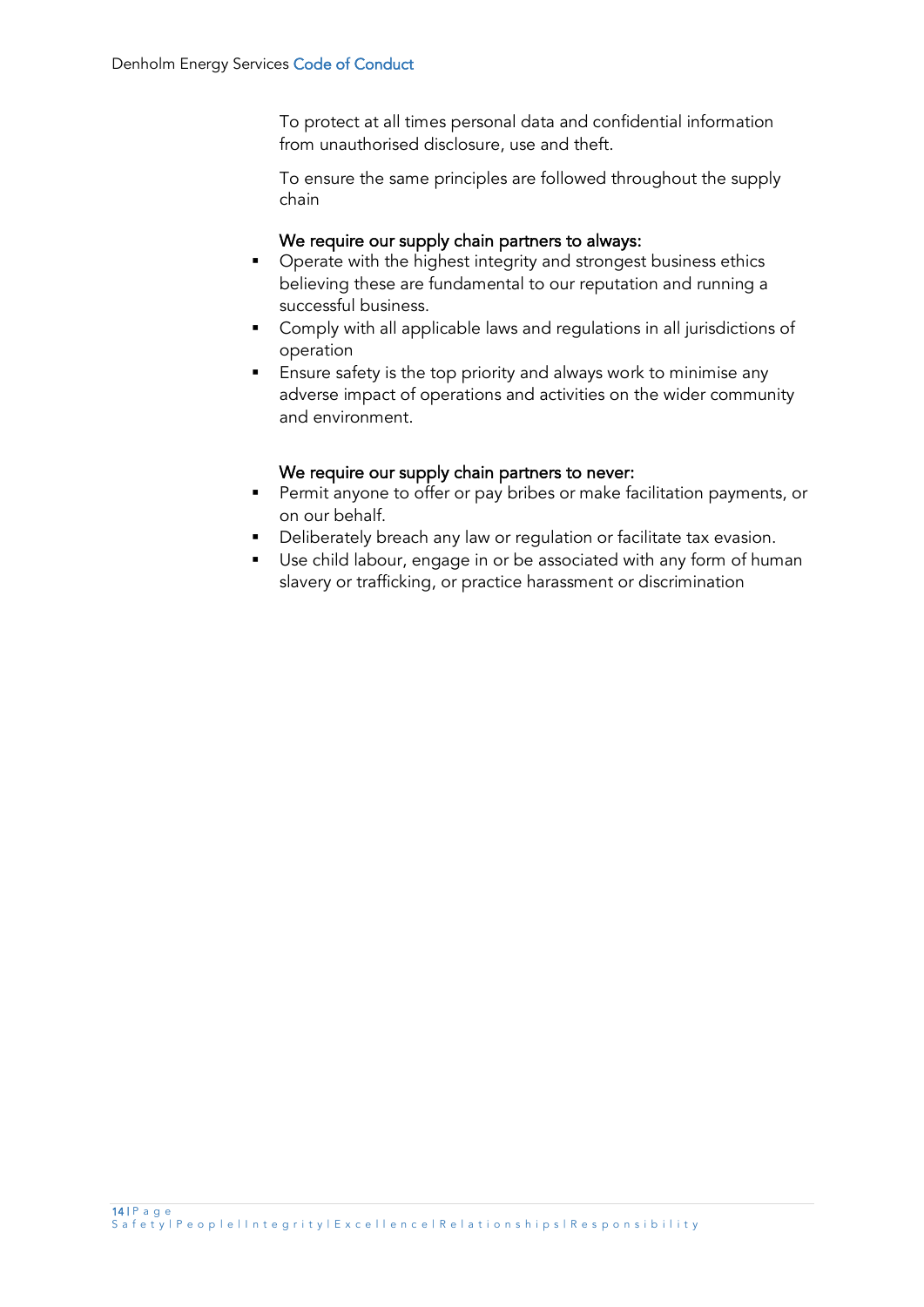### Relationships with agents and other third parties acting on our behalf

"Ignorance of what an agent is doing on our behalf or in our name is no excuse."

Our Principle We only use agents or other third-party representatives if we have to and if they are known to act to standards consistent with our code, and we always follow the approved process to engage them.

> Agents, representatives and consultants Sometimes we hire a third party in the capacity of an "agent", consultant or other representative to help us, especially in countries where it would be uneconomical for us to establish an office, or where we have limited experience. They may have a role advising us on the particular market or business environment in question. They may be assisting in discussions with governments or other key stakeholders. They may be looking for suitable partners or projects for us or searching for new business opportunities for us to consider.

#### What we mean:

The help, advice and local knowledge of agents and other consultants or contractors can sometimes be essential. However, they must operate at all times in accordance with our standards, particularly in relation to bribery and corruption. If you are retaining the services of such a third party, it is up to you to make sure he or she clearly understands and formally agrees to this. It is also your responsibility to continue to confirm their behaviour remains compliant. So, make sure they are known to act with integrity, and watch out for warning signs. Ignorance of what an agent is doing in our name or for our benefit is no excuse.

#### We always:

- Obtain Group Head Office approval when retaining the services of an agent or other third-party representative.
- Check an agent's experience, background and reputation.
- Make sure we understand what these types of third parties will actually do in return for the money we pay them, and that all the money can be properly accounted for.

- Permit anyone to offer or pay bribes or make facilitation payments on our behalf or do anything else we would not be permitted to do ourselves.
- Enter into an agreement that does not have a clear and proper commercial rationale.
- Pay any money to an agent unless a binding written agreement is in place and we know exactly what the payment is for.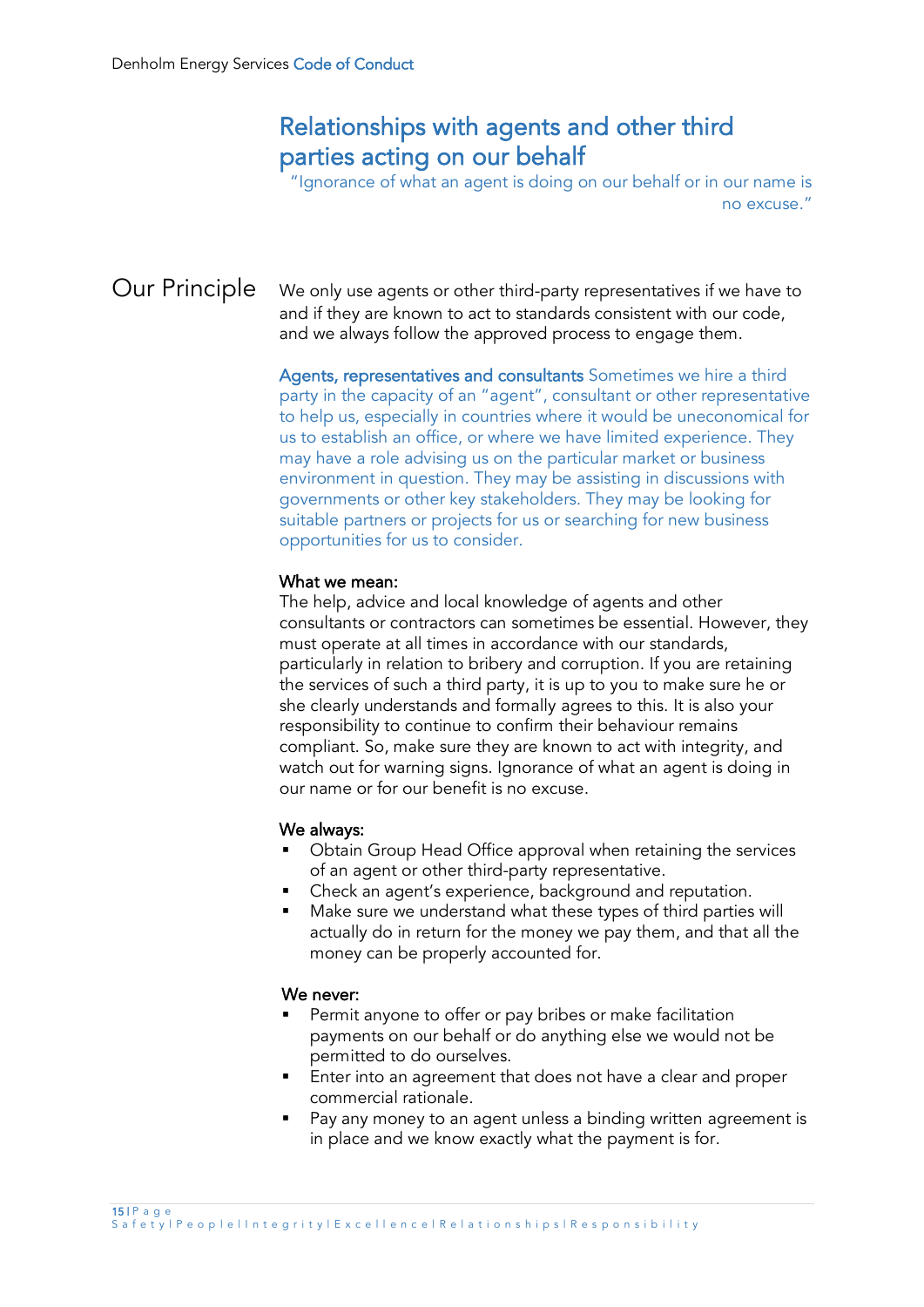### Facilitation payments

"We would rather lose business than win it unethically or compromise our integrity."

Our Principle We will not make facilitation payments in any country in which we do business, nor will we allow others who work on our behalf to make them.

> Facilitation payments (sometimes called "grease" payments) are usually small payments or gifts generally made to junior or low-level public officials in order to speed up or "facilitate" actions the officials are already duty-bound to perform. They can appear "harmless", partly because the sums involved are usually small, and partly because they are often regarded as a part of local custom or culture – the way things are done. However, these payments are illegal in most countries in which we operate, including the UK.

#### What we mean:

We make no distinction between facilitation payments and bribes. Any type of facilitation payment is prohibited, large or small. Even where such payments are perceived as a common part of local business practice or acceptable under local law (which is very rare), and even if our competitors engage in such practices, no violations of this principle will be tolerated. We would rather lose business than compromise our integrity.

#### Coercion and extortion

There is one exception – where the facilitation payment is being extorted or you are being coerced to pay it. Extortion in this context means if your safety or liberty is under threat or you feel you have no alternative but to pay for personal or family peace of mind. In these circumstances, the company's duty is to support you. Make the facilitation payment, record it clearly, and report it at once to the Group Chief Financial Officer and the Group Company Secretary.

#### Legitimate fees

Sometimes a legitimate fee is payable for a speedy service provided by the government. For example, a published amount to get a visa or a new passport more quickly from a consulate. Payment of such fees is acceptable, provided there is a business need, payment is transparent and open, a receipt is obtained and the expense is properly recorded in our financial books.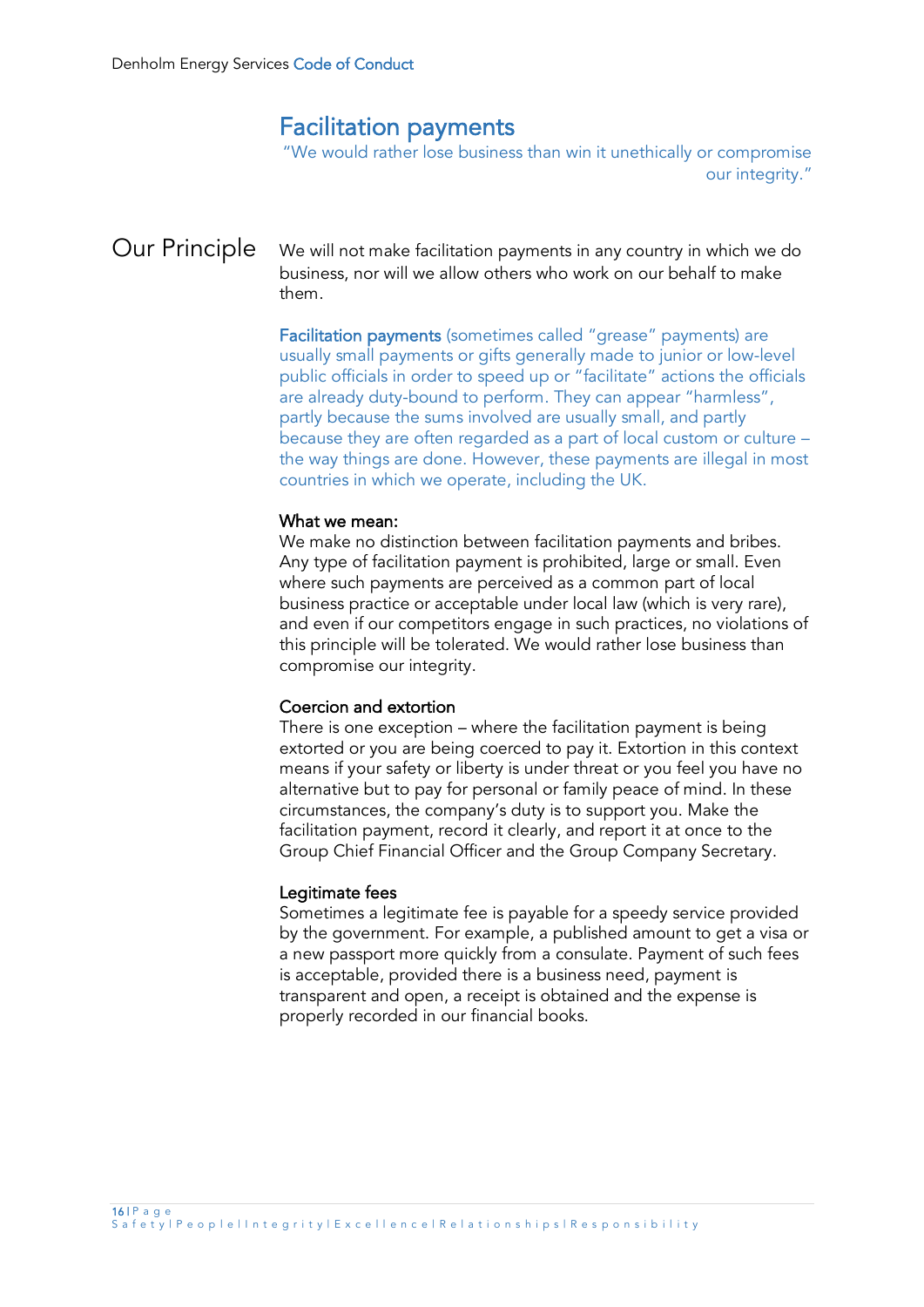### Gifts and entertainment

"When is a gift or the giving of hospitality in fact a bribe?"

Our Principle We always make sure that gifts or entertainment – either given or received – are reasonable, and we may never offer or accept them if it may improperly influence a business decision or impair independence or judgement.

> Gifts and entertainment Invitations to social functions, sporting events, meals and entertainment, gifts of low value, small or customary tokens of appreciation… To foster goodwill or enhance business relationships, employees may occasionally receive or offer any of these things in connection with our business.

#### What we mean:

Any gifts or hospitality we receive or give in connection with our business should always be customary and reasonable in terms of value and frequency. Your operating company may have additional limits and guidance you should follow. Use your judgement and good sense. In principle, there is nothing wrong with genuine relationshipbuilding gifts or hospitality. But ask yourself, "Is this excessive? Is it a gift – or a bribe? Is it hospitality – or persuasion?". If you are struggling to justify it to yourself, it's probably not okay. If in doubt, consult the Group Company Secretary. Remember, just the appearance of impropriety can be damaging.

#### We always:

- Ensure all gifts and hospitality given and received are recorded on a register or comply with financial limits or approval requirements in any operating company policy.
- Check with our operating company legal or compliance contact before offering any kind of gift or hospitality to public officials, generally such things are best avoided.
- Check before offering customers any kind of gift or invitation many have rules requiring them to report and/or refuse such things.

- **•** Offer or accept gifts or hospitality, if we think they might impair objective judgement, improperly influence a decision or create a sense of obligation, or if there's a risk they could be misconstrued or misinterpreted by others.
- Solicit gifts or hospitality.
- Offer or accept gifts of cash or cash equivalent (e.g. vouchers).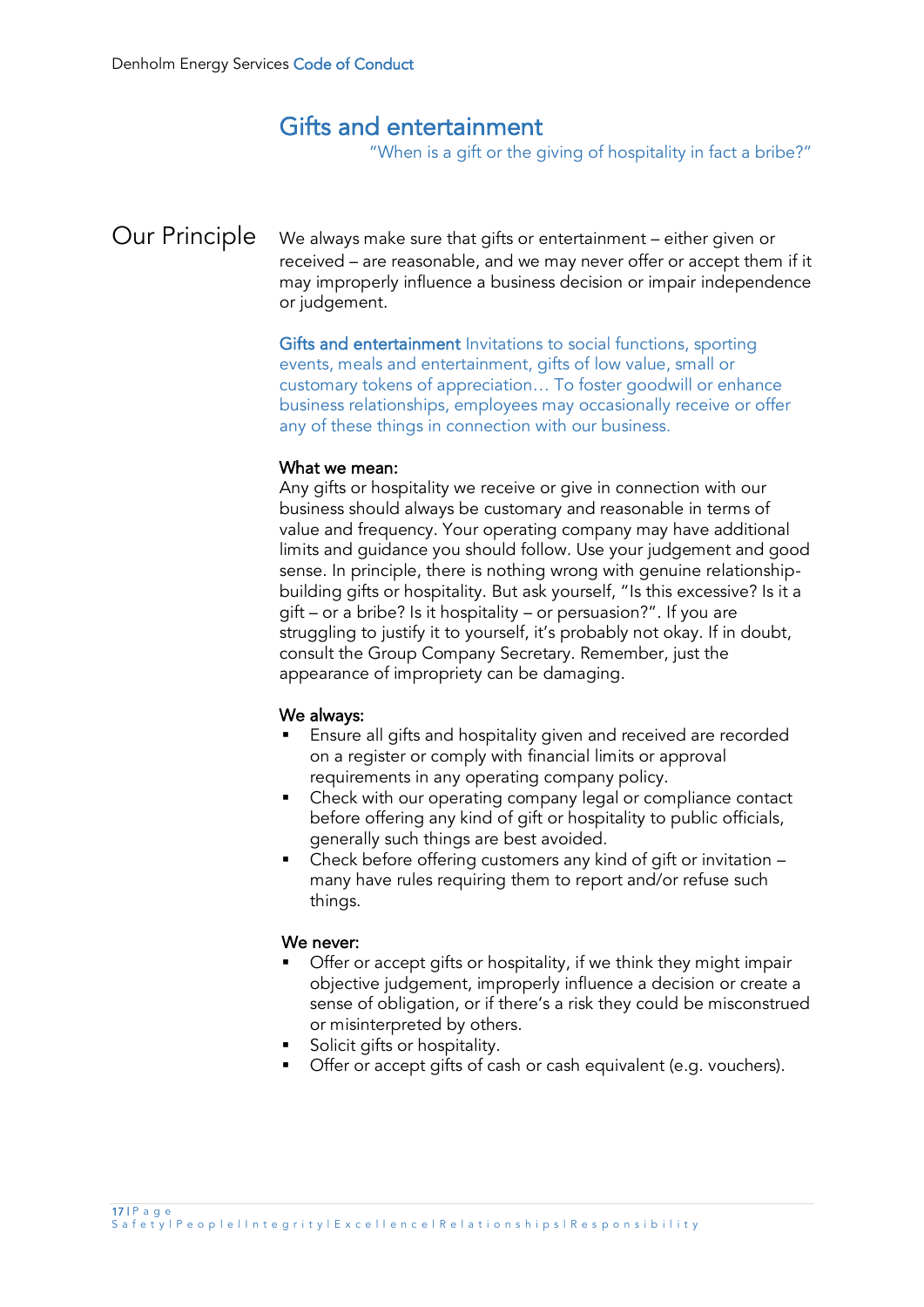### Conflicts of interest

"If it could put you in an awkward position – seek advice."

Our Principle We avoid situations in which our personal interests or actions could conflict or appear to conflict with the company's best interests.

> Conflicts of interest arise when we find ourselves in a position where two or more interests compete, potentially compromising our judgement or independence. Usually the conflict is about individuals benefiting at the expense of the company or another employer. Very often, perceptions of a conflict of interest can be just as damaging as an actual conflict of interest.

> Employment outside Denholm Energy Services In general, staff may not be employed outside Denholm Energy Services. You may serve as an officer or a member of the board of directors of another business only with prior approval of the Group Chief Executive Officer. Approval will usually be given for service as a director or trustee of a not-for-profit organisation, a charity or a family company, unless it is a potential supplier, customer or competitor of Denholm Energy Services. You need approval to retain any associated fee paid to you. If in doubt, ask.

#### What we mean:

We take great care not to involve ourselves in anything that can give rise to a conflict between our interests and those of the company. However, we also recognise that these situations can arise before we have quite realised what we have got ourselves into. As soon as we realise there's a potential conflict, we must disclose it and seek approval or guidance. If in doubt, consult the Group Company Secretary.

#### We never:

- Use our position, contacts or any knowledge gained at Denholm Energy Services for personal gain, or to benefit family or friends.
- Pay a third party more than a contractually agreed, market-based fee for goods or services.
- Accept gifts or hospitality that could impair our judgement or independence or be open to misinterpretation.
- Do anything that might create the impression that customers or suppliers have a contact in Denholm Energy Services who can exert influence on their behalf.

#### We always take great care with:

Contracts between Denholm Energy Services and a family member or a friend, or a company or business they own. We must notify our manager or supervisor in writing and abstain from the decision-making process.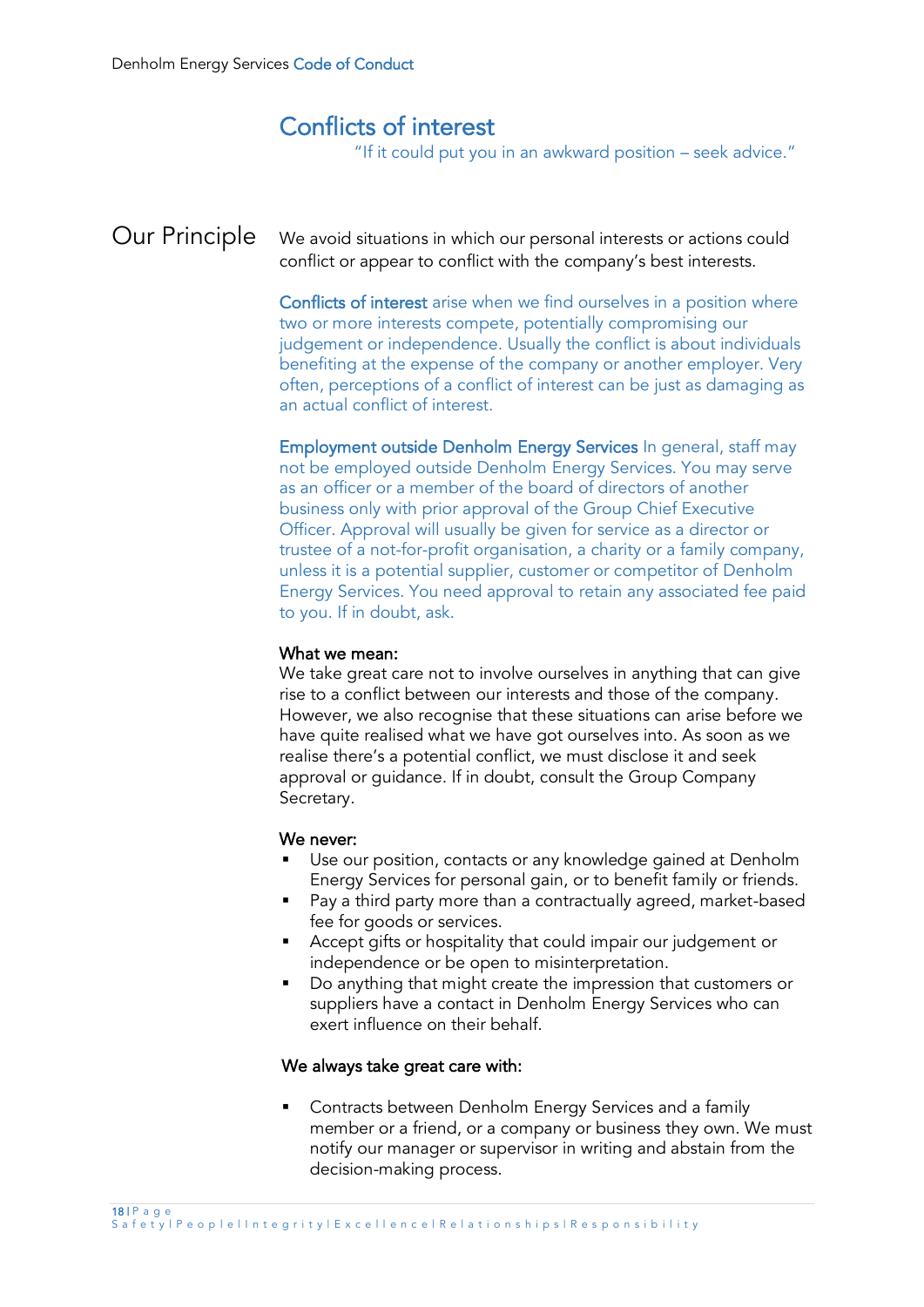■ Personal investments or business interests, or those of family members or associates, which could affect or appear to affect our decision-making responsibilities or conflict with the interests of the company or its customers or suppliers. (Holdings of less than 1% in a publicly quoted company are excluded.)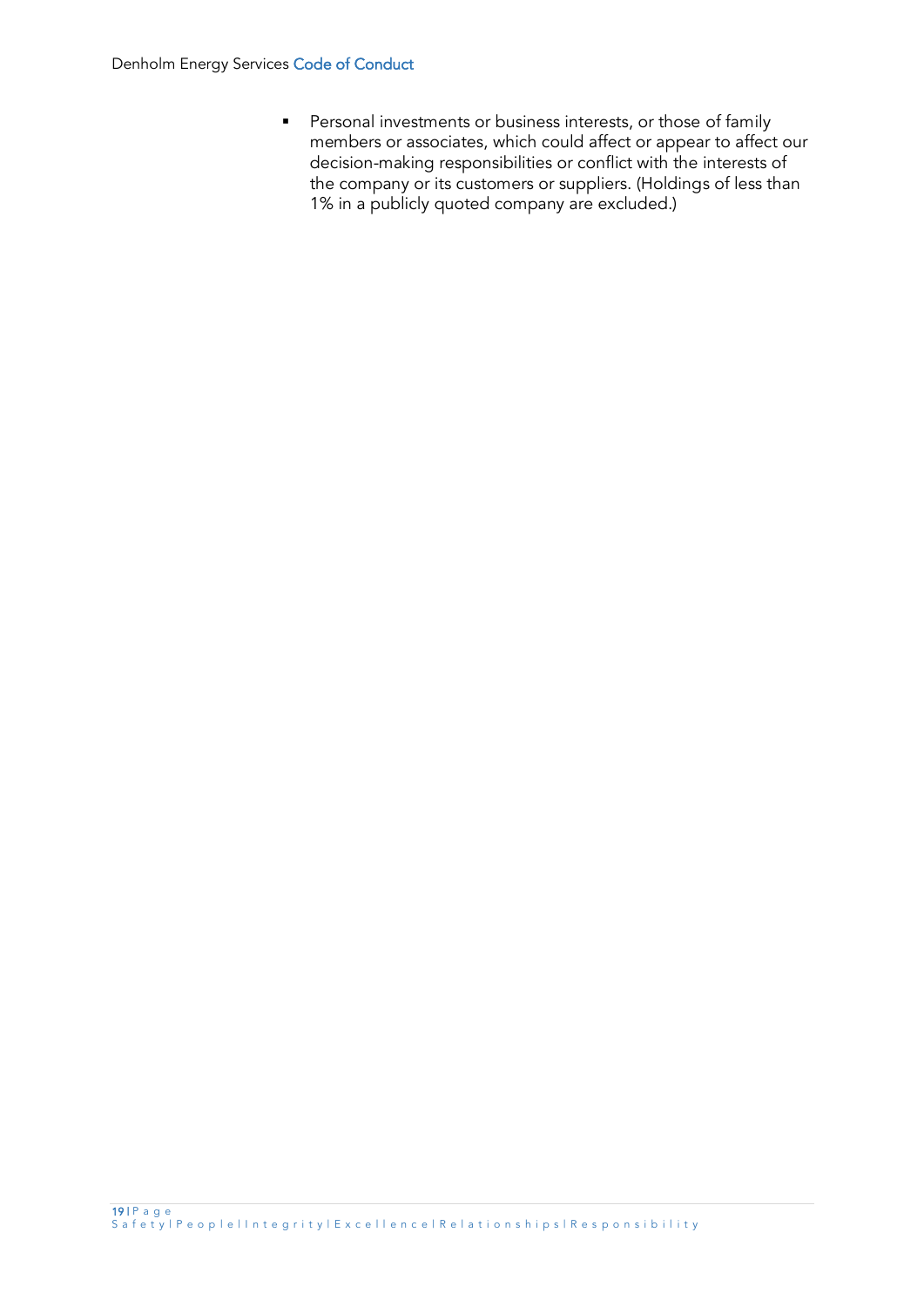### Open and fair competition

"The loss of our reputation through trying to gain an unfair advantage is the worst deal we can make."

### Our Principle We believe in open and fair competition and only seek competitive advantage through fair and lawful means.

Competition and anti-trust laws Over 100 countries around the world have developed competition or anti-trust laws. They prohibit a variety of business practices that restrict free and fair competition, such as bid rigging, price fixing or market sharing. They differ by country and can be very complex. Violations of such laws are very serious and can mean individuals facing prison. They can also result in very large fines against the company. For example, a breach of European competition law can result in fines of up to 10% of the Group's global revenue. This area is not always straightforward. If in doubt, ask.

#### What we mean:

We want to work in a marketplace that is fair, open and honest. We want our competitors, clients and suppliers to know this is how we will always behave. Losing our reputation for integrity by trying to gain unfair competitive advantage is the worst deal we can make. So, we comply with competition and anti-trust laws wherever we do business.

#### We always:

- Take great care dealing with competitors, as any kind of agreement with them (for example, not to use certain subcontractors or suppliers) can raise competition concerns. An agreement does not have to be in writing to be illegal. It can be an informal "understanding" about commercial behaviours.
- Report any suspicions or allegations of possible anti-competitive behaviour to the Group Company Secretary.
- Tell the Group Company Secretary if we receive confidential information we should not have obtained (for example, if a person we have submitted a tender to accidentally returns a competitor's information).

#### We avoid:

Exchanging non-public or other sensitive information with competitors or other parties (for example, about prices, particular customers or bids) – it can give the appearance of an inappropriate agreement or understanding. If in doubt, check first.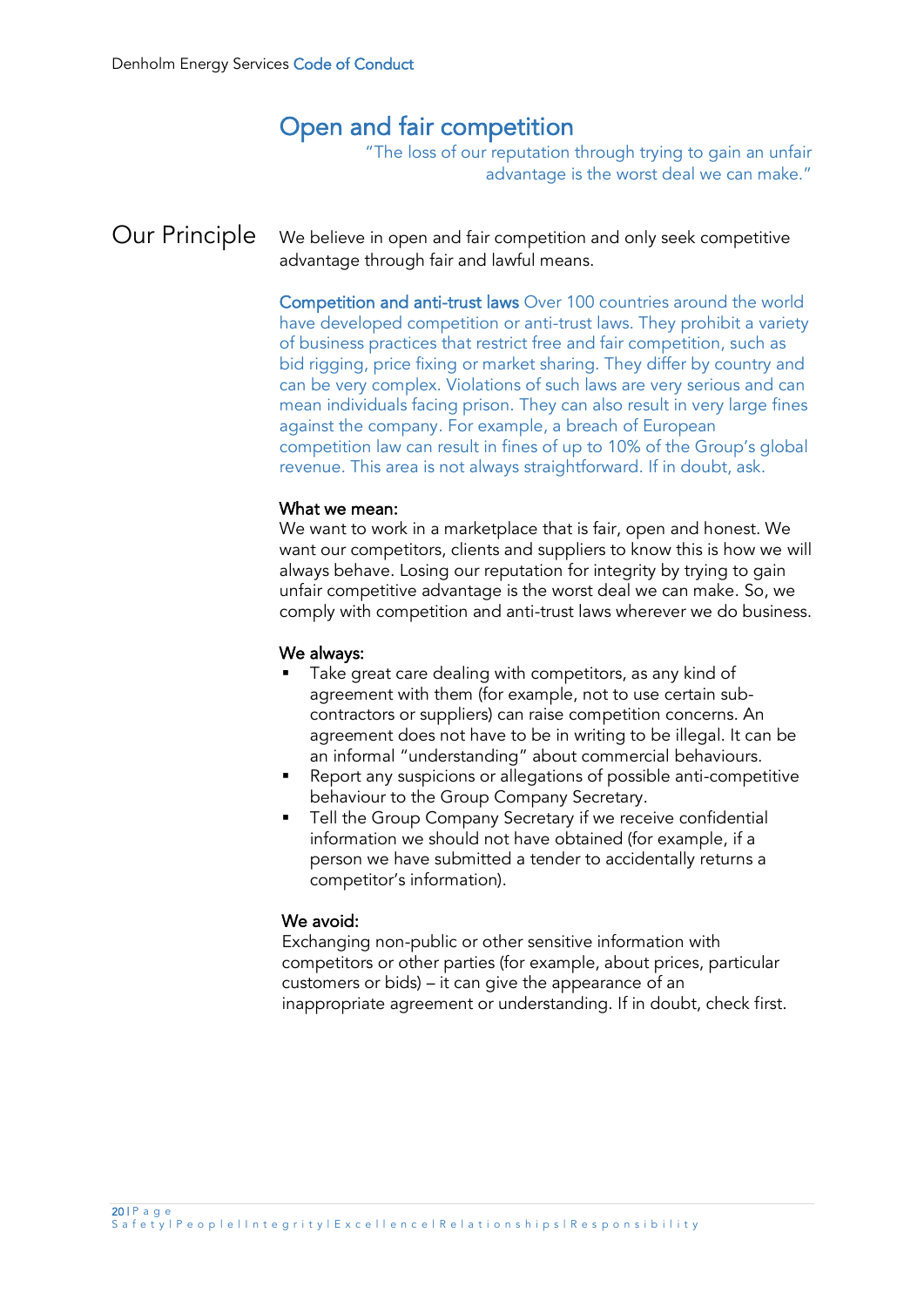# Import, export and trade controls

"Breaching a country's laws on these issues could mean we are banned from operating in that country."

### Our Principle We comply with all recognised boycotts and sanctions, and all legal requirements for the proper import and export of goods.

Boycotts and sanctions are both forms of trade restriction. A boycott means a country refuses to do business with another (or others) and prohibits others from doing so. Sanctions (which include embargoes) seek either to limit or prevent trade with or inside specific countries.

#### What we mean:

We want to trade lawfully and properly at all times. So, we comply with all trade regulations and restrictions imposed by recognised national and international authorities. These include the United Nations, the European Union, the US and the UK. This requires particular diligence. Breaking a country's laws on these issues even inadvertently could mean we are unable to work in that country again. However, in some areas of the world there are attempts to impose illegal or unofficial restrictions. We do not comply with them, and we refuse to engage in restrictive trade practices that are prohibited. If in any doubt, consult the Group Company Secretary.

#### In the US:

US law imposes further restrictions that are not necessarily approved by recognised international authorities. They seek to prohibit people and organisations from working in certain countries specified by the US government, or with certain blacklisted organisations that have dealings with terrorist organisations or drug traffickers. US members of the Group, and US citizens employed by any member of the Group, must comply with these laws. Sanctions for breaching them can include barring Denholm Energy Services companies from engaging in US trade or public sector work, very heavy fines and imprisonment of individuals.

#### Import and export:

As well as complying with all relevant local laws, we must obtain all necessary licences to import and export goods and other items and provide accurate truthful information to customs authorities. We must use all reasonable efforts to ensure that our goods' ultimate destination and purpose are as we intend.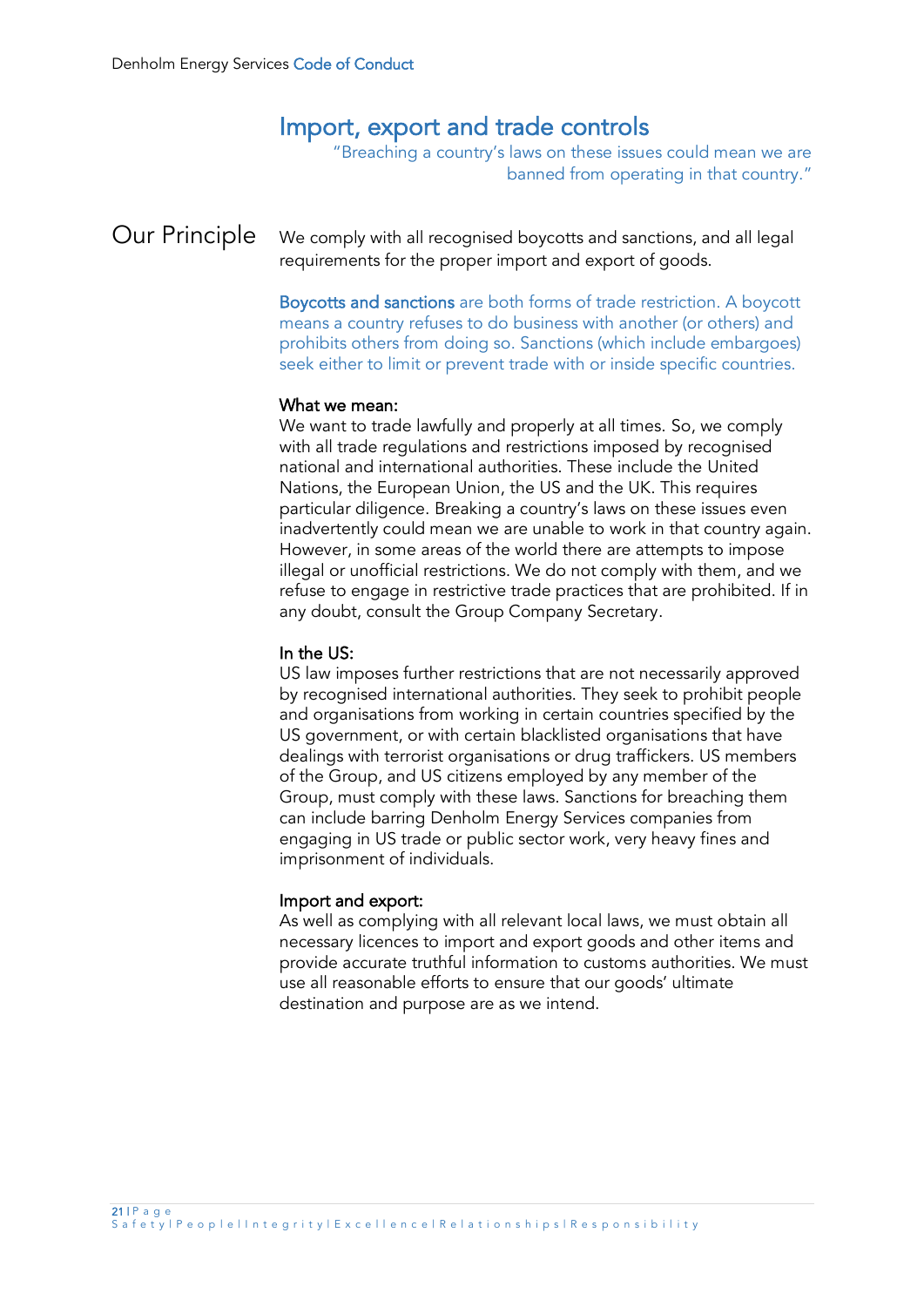# Section 2 Working Relationships

| In this section Developing our people                          | 23  |
|----------------------------------------------------------------|-----|
| Equal opportunity and diversity                                | 24  |
| Harassment, bullying and discrimination                        | 25  |
| Relationships with customers, suppliers and other stakeholders | 26. |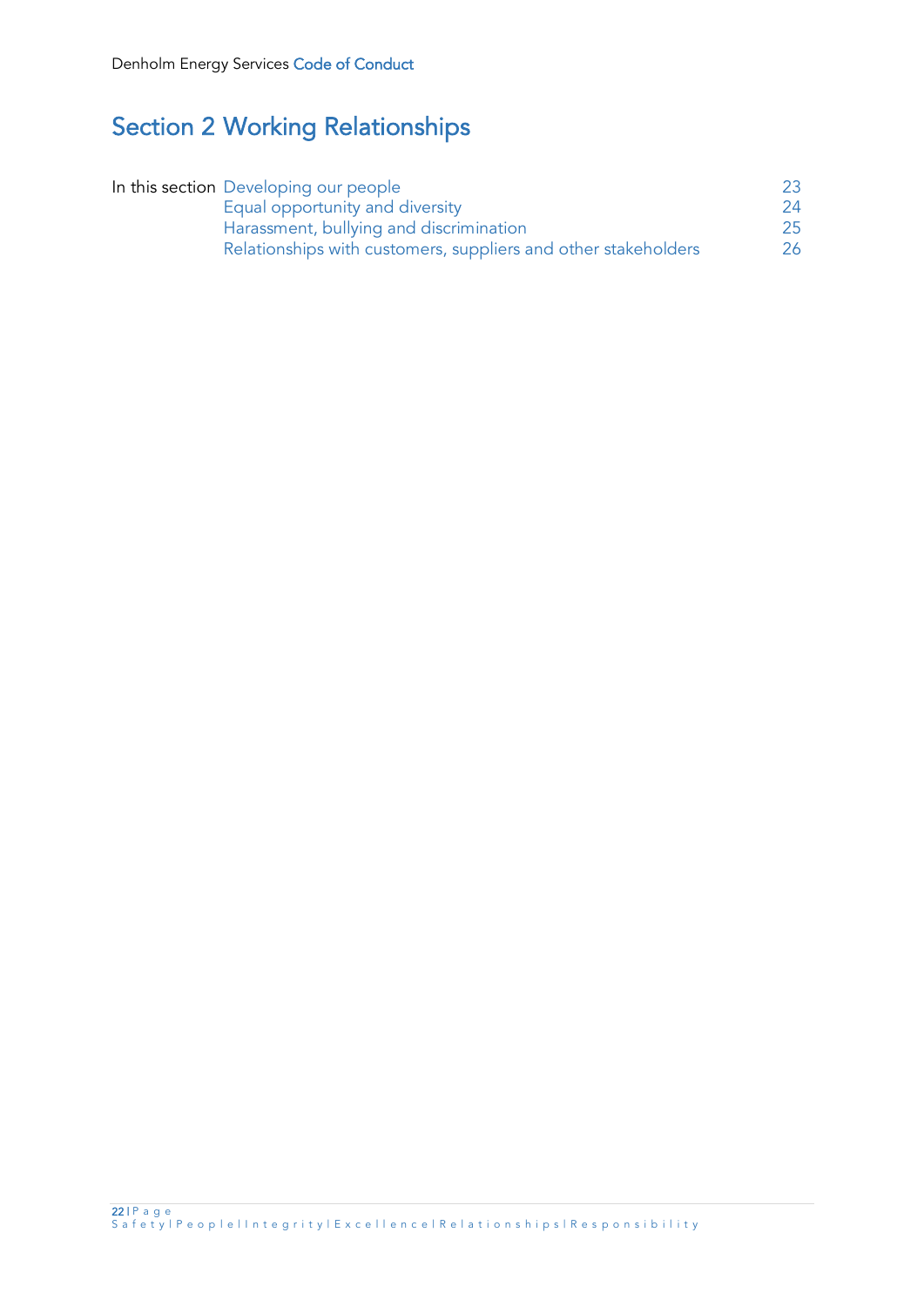# Developing our people

"We aim to employ the best people and enable them to grow and develop."

## Our Principle We are committed to helping our people to be the best they can be.

Employment at Denholm Energy Services: At Denholm Energy Services, decisions about recruitment, hiring, compensation, development and promotion are made solely on the basis of a person's ability, skills, experience, behaviour, performance and potential for the job.

#### Our employees can expect:

- A clear understanding of our goals and objectives, and of the performance standards and behaviour expected of them.
- Training to perform in their role.
- A fair evaluation of their performance.

#### What we mean:

If we employ the best people and give them an environment in which to grow and develop, we will achieve our business goals and keep them with us. Developing our people is the best way to develop our organisation.

#### We are committed to:

- Employing people who will uphold our values and our standards of ethical conduct.
- Creating a working environment in which all our people feel valued.
- **Encouraging and supporting all our people to achieve their best.**
- Identifying and satisfying training and development needs, so our people can perform and develop their potential.
- A fair system of recognition, reward and promotion across the Group.
- Never denying promotion or opportunity on the basis of any form of discrimination.
- Maintaining a safe and healthy working environment for all our people.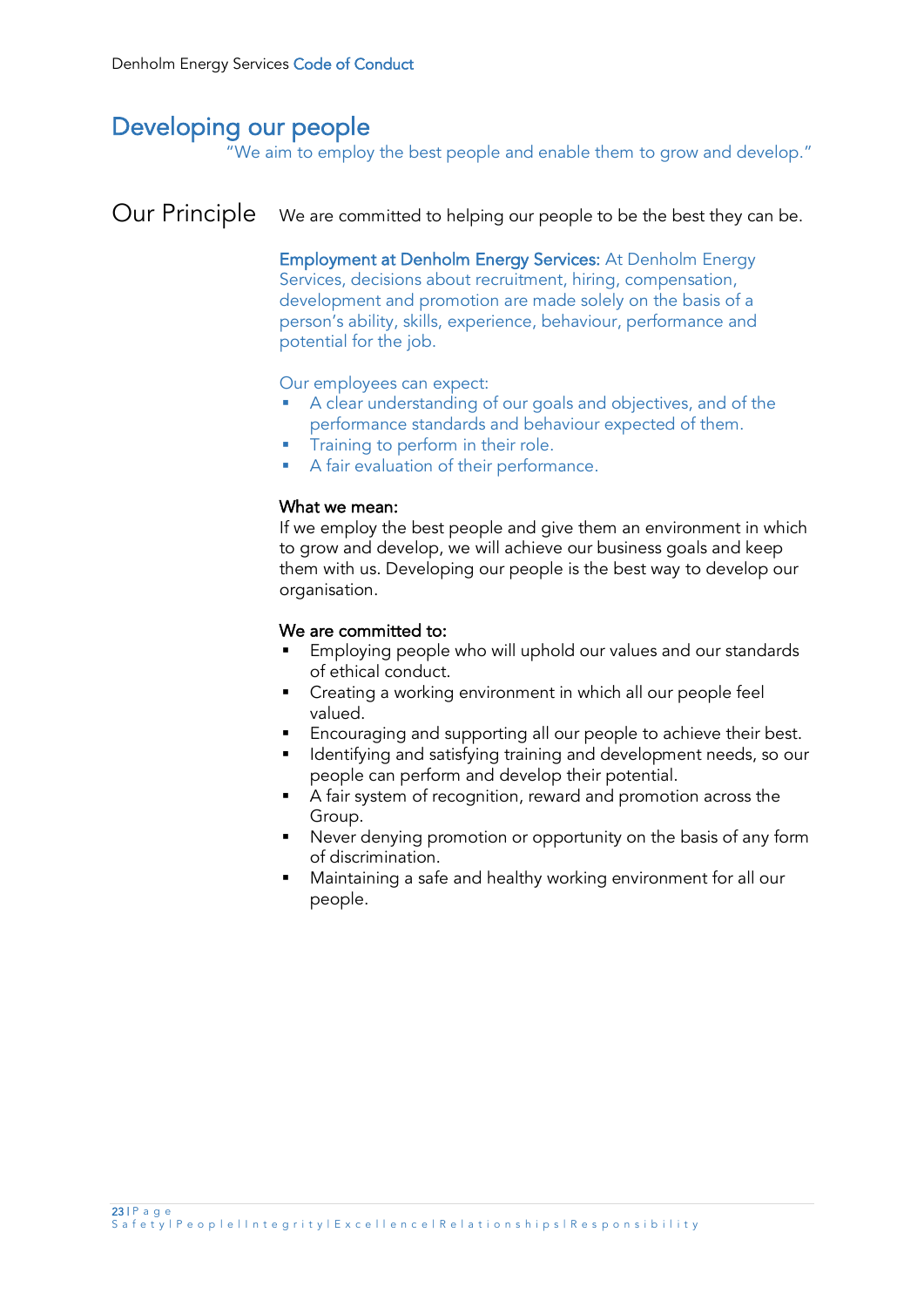# Equal opportunity and diversity

"We believe that all our people should be employed and promoted solely on the basis of merit."

### Our Principle Everyone is treated equally.

Equal opportunity in the workplace is about ensuring that everyone gets equal treatment and respect, and that the criteria for employment and promotion are the same for everybody. Its purpose is to ensure fairness, act against all forms of discrimination, and promote talent and merit.

#### What we mean:

We value difference, and believe diversity of people, skills and abilities is a strength that helps us to achieve our best. We also believe everyone should be recruited and promoted on the basis of their personal ability, contribution and potential. We are committed to ensuring that everywhere across our organisation we promote, support and maintain a culture of fairness, respect and equal opportunity for all.

### We are committed to:

- Providing equal opportunities for all.
- Maintaining a supportive work environment free from discrimination, harassment, victimisation and bullying.
- Complying with all employment laws.
- Hiring the best qualified people.
- Promoting talent on the basis of merit.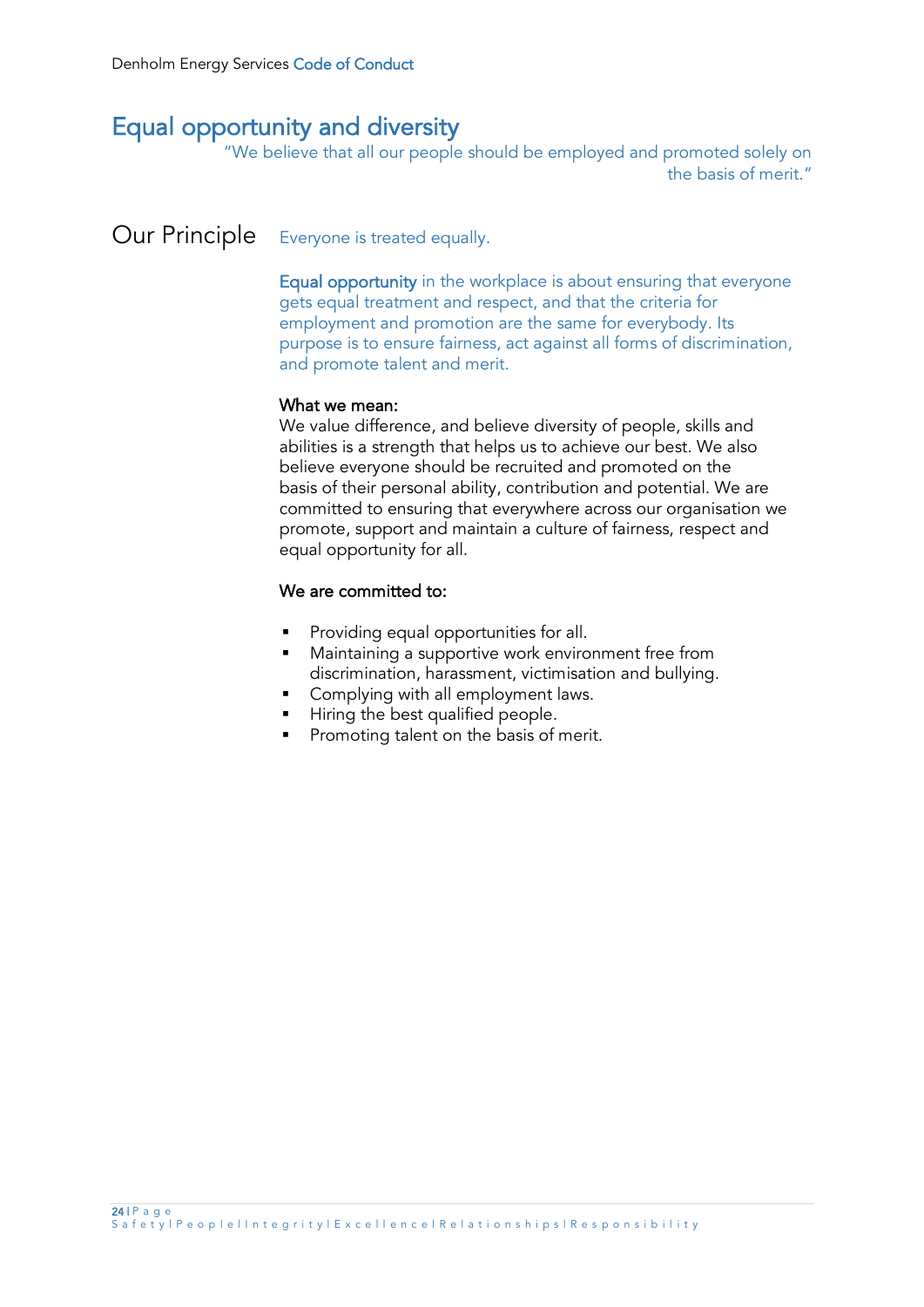# Harassment, bullying and discrimination

"All our people have the right to enjoy a workplace free from unwelcome practices. We will support and protect you."

### Our Principle We will not tolerate any form of harassment, bullying or discrimination."

#### What we mean:

We are committed to creating a working environment in which everyone is respected and can flourish equally, without fear or favour. We do not tolerate behaviour or attitudes that support coercion, intimidation or discrimination. Whenever and wherever we observe such behaviour, we always challenge it and support others who do so.

#### We always:

- Speak up and do something about harassment, bullying or discrimination.
- Encourage and support those who challenge or report such behaviour.

- Tolerate any action or behaviour that could be viewed as harassment or bullying.
- Accept any kind of unlawful discrimination.
- Make inappropriate jokes, try to humiliate a colleague, or spread gossip and rumours that might be, or could be perceived as, hurtful and disruptive.
- **•** Threaten a colleague with physical or verbal violence.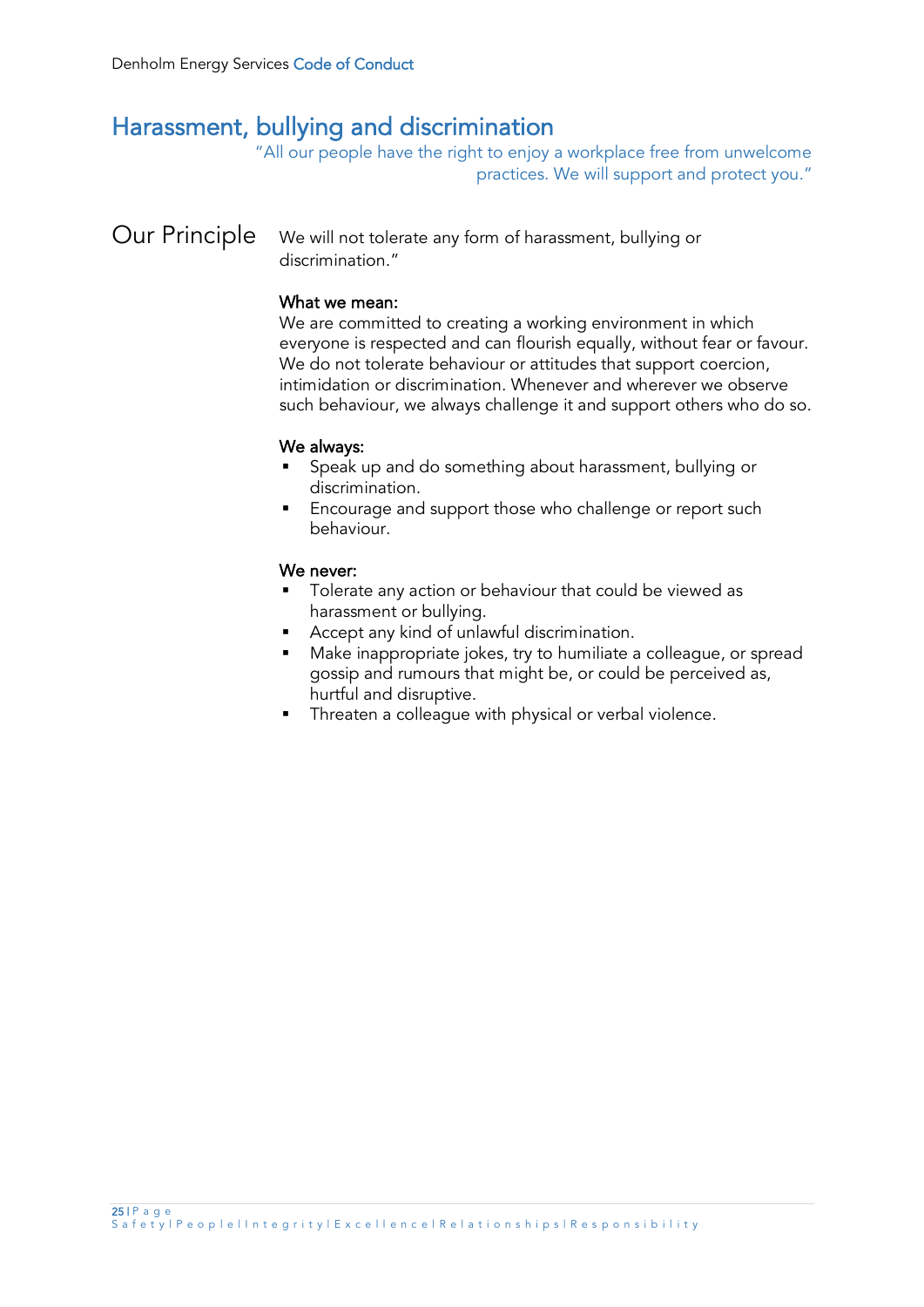# Relationships with customers, suppliers and other stakeholders

"The way we treat all stakeholders and suppliers reflects our ethics."

### Our Principle We treat all our stakeholders and their staff with integrity and professionalism at all times.

Our stakeholders: As well as our employees, our many stakeholders include customers, partners, suppliers, contractors and subcontractors, shareholders, governments, regulators, the people they employ and the wider community. We are committed to working only with third parties whose own standards are consistent with this code of conduct. But we also believe that third parties are entitled to expect of us the same standards of conduct that we expect of our colleagues and others.

#### What we mean:

We wish to be known for our honesty, transparency, professionalism and integrity. These are the hallmarks of our behaviour. They characterise every aspect of our relationship with customers, partners, suppliers, contractors and other stakeholders, and the people who work for them. They build confidence and trust in us and allow us to develop positive working relationships wherever we work in the world, and to uphold what we believe is important.

#### In our interactions with our employees, customers, suppliers and the wider community, we are committed to:

- Developing and sustaining strong, constructive and long-lasting relationships.
- Regularly evaluating our own performance and the performance of others.
- Meeting our obligations of responsibility or trust fully and willingly.
- Keeping our promises and fulfilling any contractual or other agreements we make openly, honestly and promptly.
- Working with them to resolve disputes at the earliest stage.
- Communicating truthfully, clearly and regularly.
- Taking on work for customers based on a clear understanding of what is required, where we are demonstrably competent and can add lasting value.
- Going the extra mile to deliver.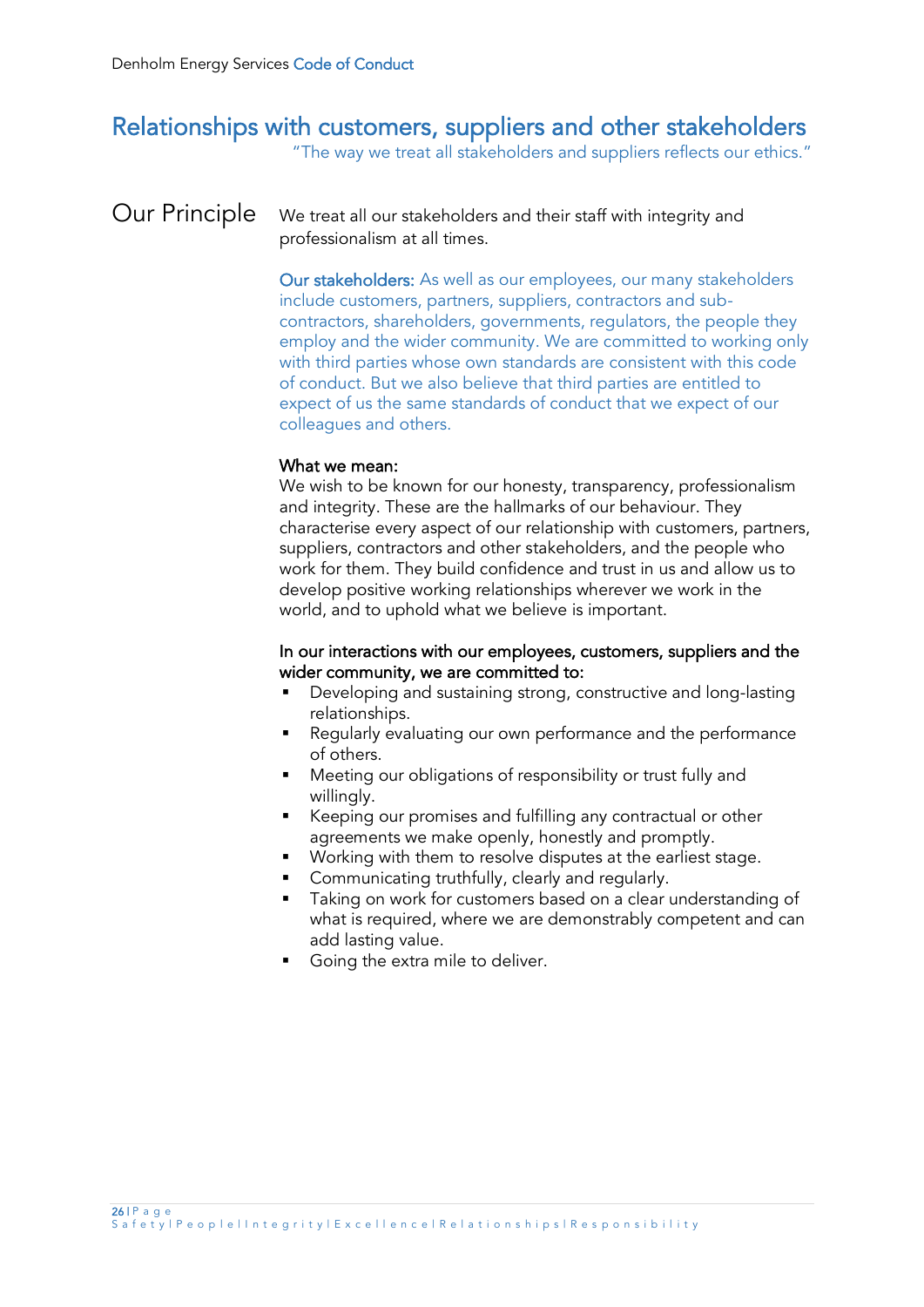# Section 3 For the future

| In this section Health and safety |                                 | 28. |
|-----------------------------------|---------------------------------|-----|
|                                   | The environment                 |     |
|                                   | Corporate social responsibility | 30. |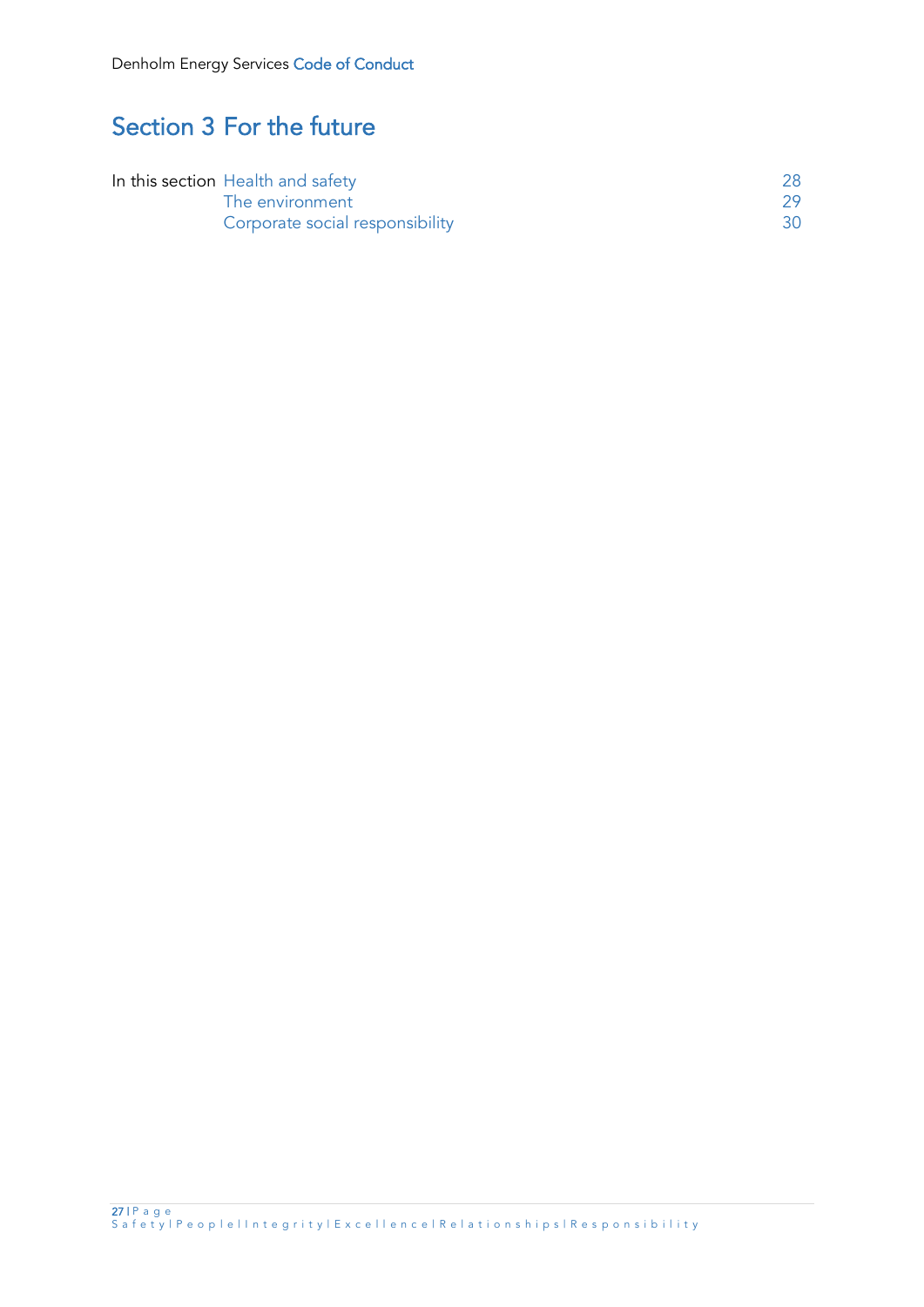# Health and safety

"Our goal is zero accidents and we are committed to ensuring our people are healthy and safe."

### Our Principle Health and safety is our No1 priority for all our people and those who work with us.

We are committed to the prevention of injury and ill health and to delivering continuous improvement in our health, safety and security performance.

#### What we mean:

Nobody should ever be at greater risk because they work for us. Everybody has the right to go home in the same state as they come to work. Members of the public are also entitled to expect us to make sure our activities do not harm them. We are committed to eliminating the risk of serious harm from all of our activities, and to keeping our people healthy. Every Denholm Energy Services business must design and execute its work so that safety and health are planned in from day one – for everyone.

#### We always:

- Promote safe and healthy working and take care of ourselves, our colleagues and the public.
- Challenge and report anything we believe is unsafe our employees have the right to stop any job where they believe there to be unsafe working practices.
- Come to work in a fit condition to perform our job, free from the influence of alcohol or illegal drugs.
- Know and comply with all our policies, rules and procedures on safety, and understand how they apply to our work.
- Understand the hazards associated with our work and never undertake any job without the necessary training, planning and equipment.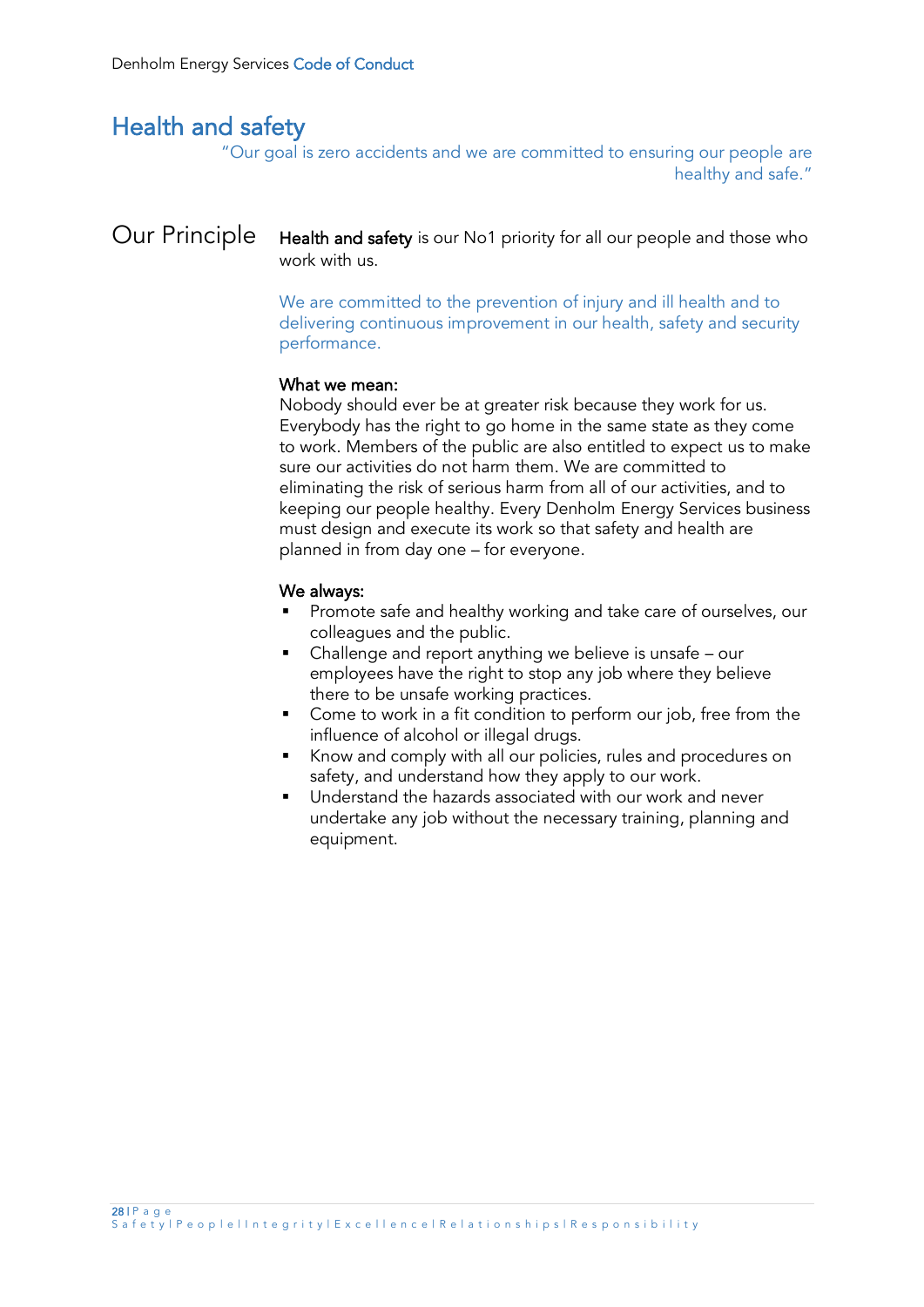# The environment

"We are committed to protecting the environment for future generations."

### Our Principle We recognise our responsibility to work within environmental boundaries.

We know the world's resources are finite but we also recognise that we operate in the oil and gas industry and that sustainable development is vital to maintain and improve the standard of living in the countries in which we operate. It is our responsibility to recognise these two statements.

#### What we mean:

We aim to use and help extract the natural resources of the planet in such a way that the natural systems that regenerate them, including the climate upon which we depend, are not damaged beyond repair for future generations. It is our responsibility to do all we can to align the interests of profitable markets with the needs of communities and the requirement to live within environmental limits.

### We are committed to:

- Preventing pollution
- Minimising adverse environmental impacts
- Using resources efficiently
- Managing our Carbon Footprint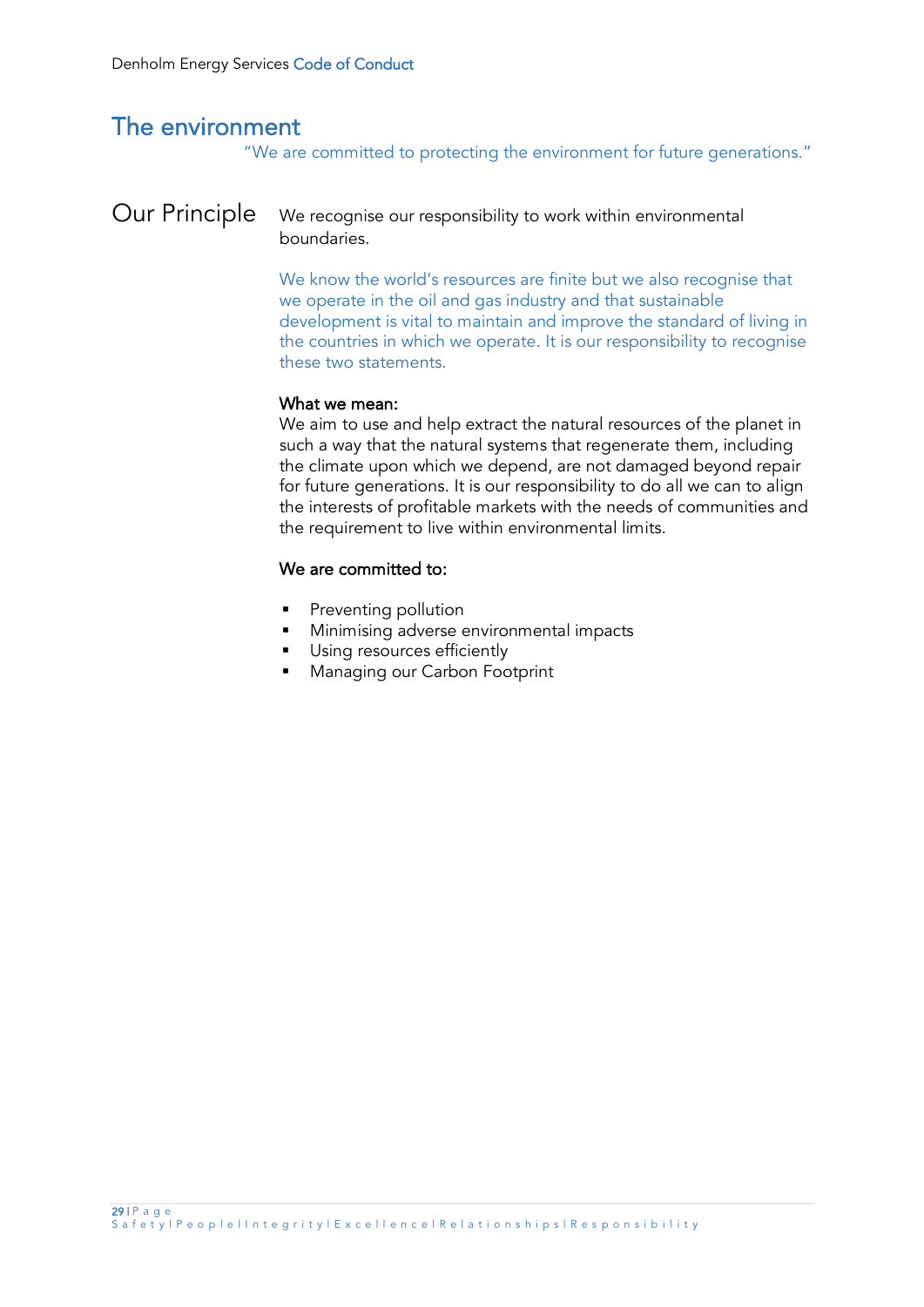# Corporate social responsibility

"We want to contribute positively to the communities we operate in."

Our Principle We recognise our responsibility towards and respect the communities in which we operate.

> Denholm Energy Services aims to contribute positively to the local communities wherever we work around the world.

#### What we mean:

We are never complacent about the way we work in a local area, or the impact our operations can have on local people and their environment. We believe that running a profitable business and respecting the local community are not competing interests; they are shared outcomes that closely align with one another.

### Our commitments:

- We will respect the traditions, cultures and laws of the countries in which we operate.
- We will take into account the concerns of the wider community, including both national and local interests.
- We will listen to the concerns of local communities and wherever we can we will act to mitigate them to the very best of our powers.
- We will seek to employ local people wherever possible.
- We will seek to use the local sub-contractor and supply chain wherever possible.
- We will look to support bona fide local charities within our operating territories.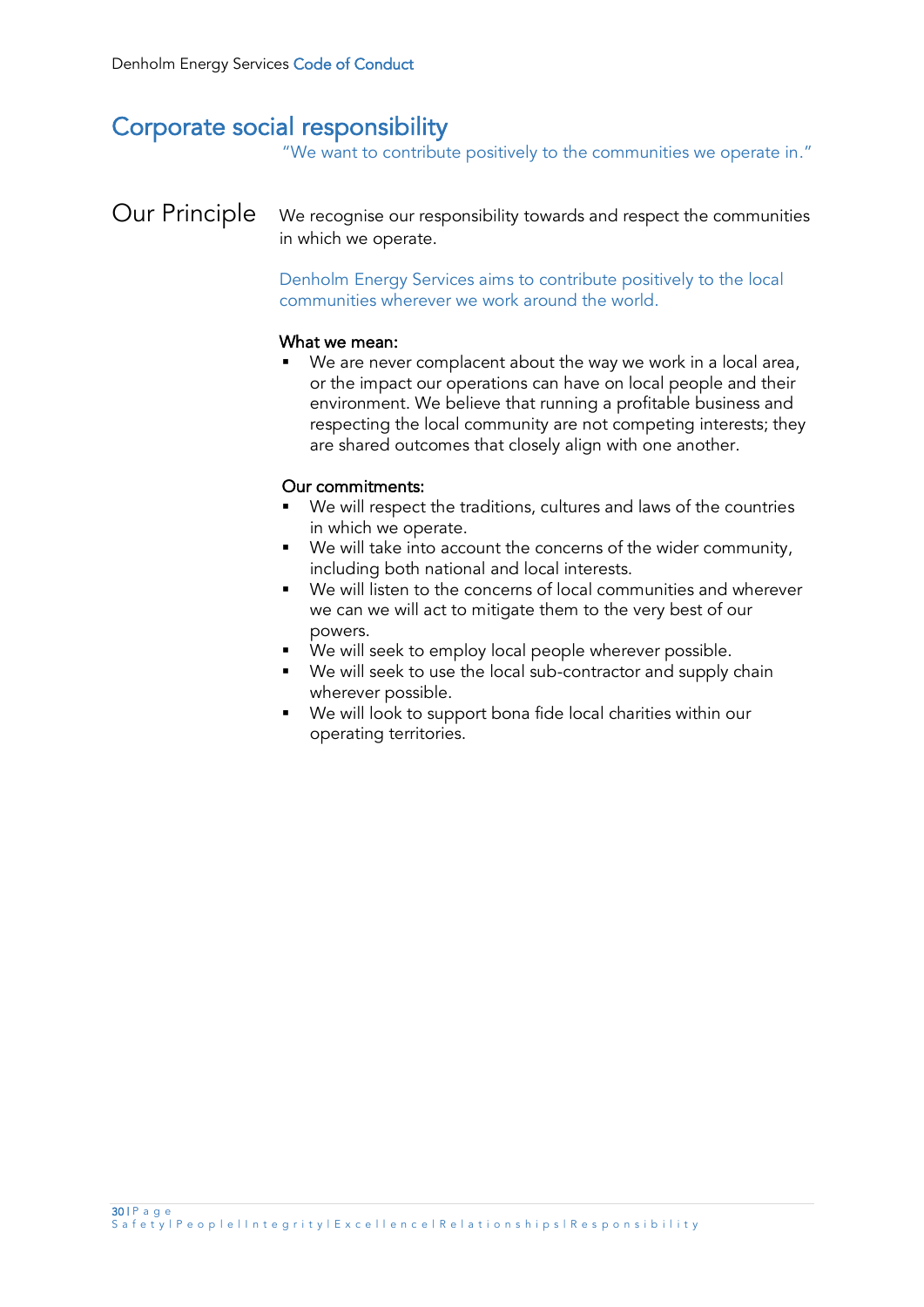# Section 4 Company property and resources and information management

| In this section Company property and resources | 32. |
|------------------------------------------------|-----|
| Confidential information                       | 33  |
| Financial controls, records and reporting      | 34  |
| Company computer systems                       | 35  |
| Protecting personal information                | 36  |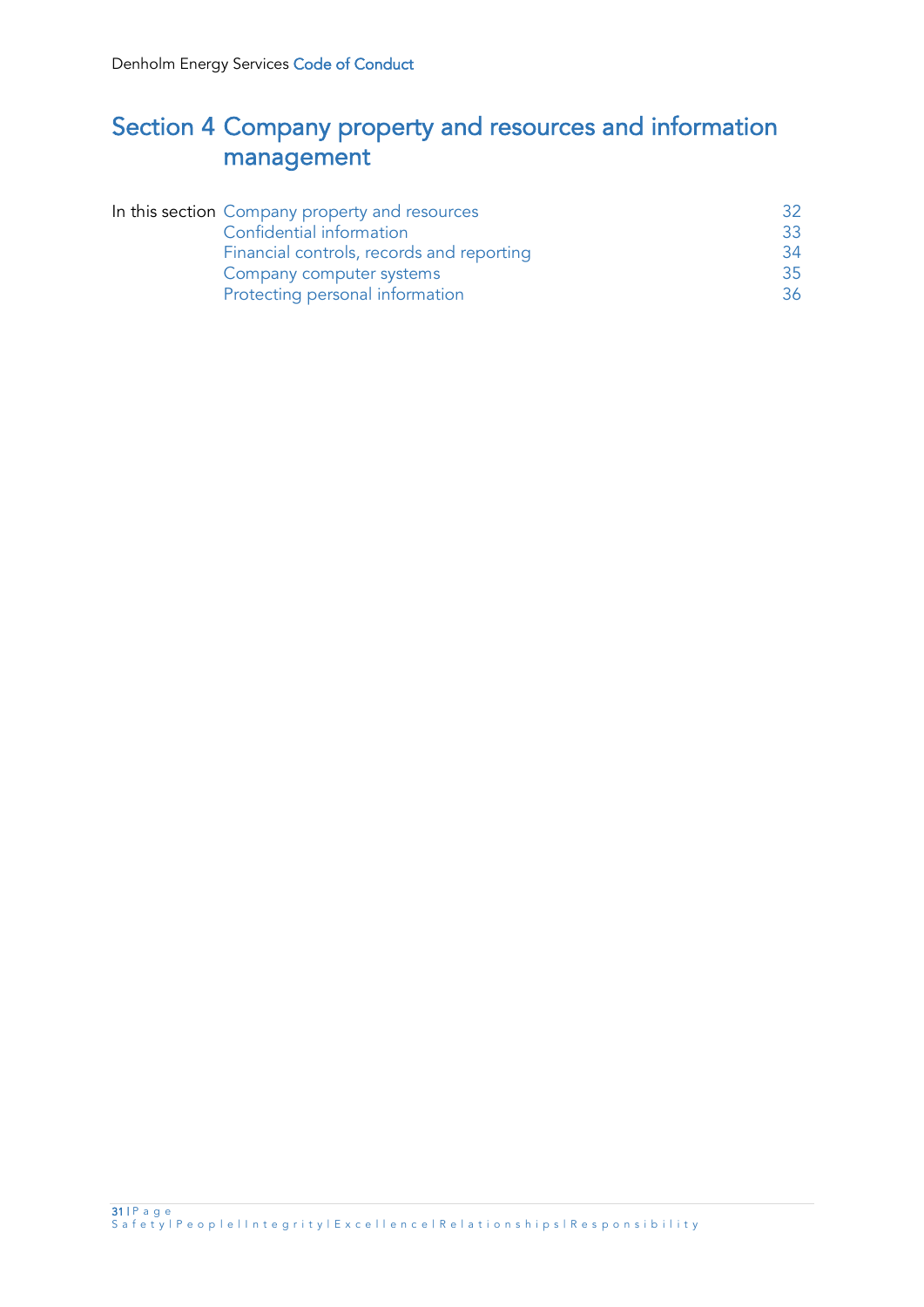### Company property and resources

"We treat the company's property and resources with due care and respect."

Our Principle We protect the company's property and resources, and under no circumstances use them for any improper use.

> Company property and resources include physical assets and intangible assets. Physical assets are things like materials, supplies, equipment and cash. Intangible assets include information, intellectual property, brand value and employee time and talents.

#### What we mean:

We act as custodians of our shareholders' interests. We always make the best use of the company's property, money and other resources. We keep them safe, and protected from misuse, harm or theft, and we never use them for personal gain or any fraudulent or improper purpose. This includes the company's information and its computer systems.

#### We always:

- Take great care when spending the company's money or making financial commitments on its behalf.
- Ensure we protect confidential information and company computer systems.
- Willingly share our knowledge about good business practices and behaviours with our colleagues.

- Manipulate, misrepresent, inaccurately record or abuse expenses, or mileage claim sums not properly incurred on company business.
- Use the company's property and resources for non-work-related activities except to the extent permitted by our policies.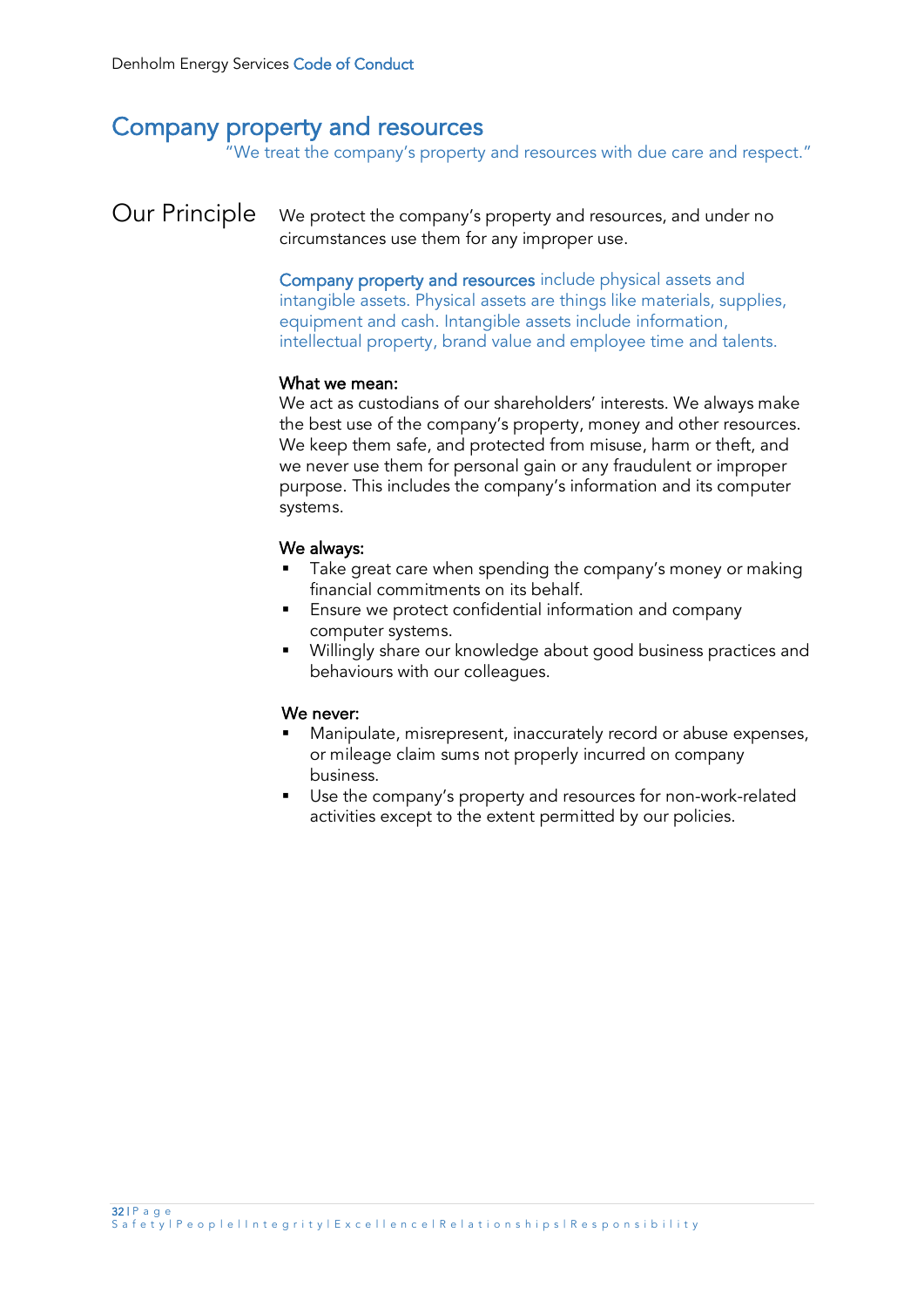## Confidential information

"The disclosure of confidential information can destroy its value, prejudice the company or third parties, and damage the trust people have in us."

### Our Principle We always keep confidential information safe and make sure it never gets into the wrong hands.

Confidential information refers to any and all confidential and/or proprietary information or material belonging to or in the possession of any member of the Denholm Energy Services Group. It may be oral, visual, in writing, or in any other form. It includes any information related to Denholm Energy Services':

(a) Financial information, business plans, projections or strategies, property, business practices and relationships, processes, systems, or methods of operation

(b) Specifications, pricing policies, marketing plans, costs or promotional activities

(c) Customer, supplier or employee information or agreements (d) Technical information, or

(e) Inventions, innovations, improvements, know-how, trade secrets or other proprietary information.

#### What we mean:

Any improper disclosure or misuse of confidential information about Denholm Energy Services can have a huge impact on us. We must keep it safe, only share it internally on a "need to know" basis, and only disclose it to a third party on a confidential basis and with appropriate authorisation to do so. Confidential information belonging to customers or other third parties must be respected and protected in the same way.

#### We always:

- Report any information we obtain that we think may be commercially sensitive.
- Report confidential information received in error and return it to its rightful owner.
- Make sure customers, suppliers and other third parties protect our confidential information.
- Continuously review our data handling practices.
- Ensure processing of personal data we hold is processed lawful, fair and transparent.

- Leave sensitive information lying around or unsecured, or otherwise fail to take care of it.
- Divulge confidential information of or about a previous employer unless permitted to do so.
- Discuss confidential information in a way that it can be overheard in public.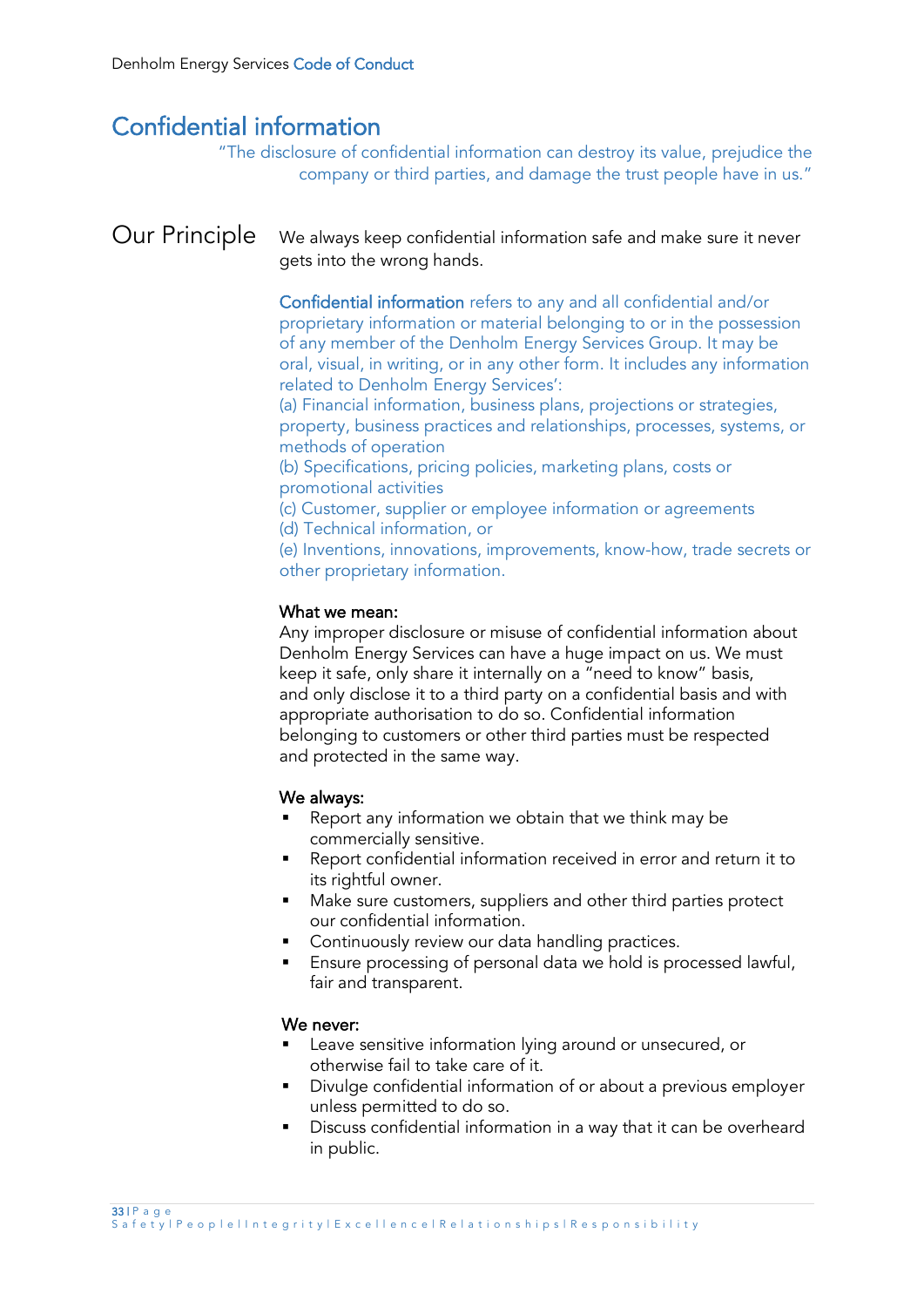## Financial controls, records and reporting

"Recording and reporting our business dealings accurately is a statutory requirement."

Our Principle We must ensure that our financial records are complete, accurate and represent a true and fair view of the business' financial affairs.

> Think something may be wrong? Don't wait – report it If you think something is wrong, or there's an irregularity in any company books, report or invoice, or a weakness in any of our accounting systems, always report it at once. Even if it's unintentional, to keep or submit financial records, reports or invoices that are inaccurate, incomplete or misleading is against the law in many countries in which we operate. We do not permit it.

#### What we mean:

Our books, records and financial reporting should accurately reflect the underlying transactions and represent the true state of the business. They are an essential part of doing business correctly, honestly and openly, and protect us, our customers, and those we work with. Many serious offences also involve falsifying or tampering with the books or failing to account for an activity properly. Some serious offences start out as attempts to cover up relatively minor offences.

#### We always:

- Maintain and present financial records in accordance with the laws of each country we operate in.
- Comply with the Group's system of internal financial controls, and only process transactions in accordance with our delegated authority, or once specific approval has been received.
- Record transactions accurately in the proper accounting period supported by appropriately detailed evidence.
- Comply with any applicable document retention and disposal laws.

- Record things in the wrong place or way, even if the customer wants us to.
- Fail to record any transaction or expenditure or record it in an ambiguous or misleading way.
- Destroy or alter any information or data that must be kept for litigation, an investigation, or other legal reasons.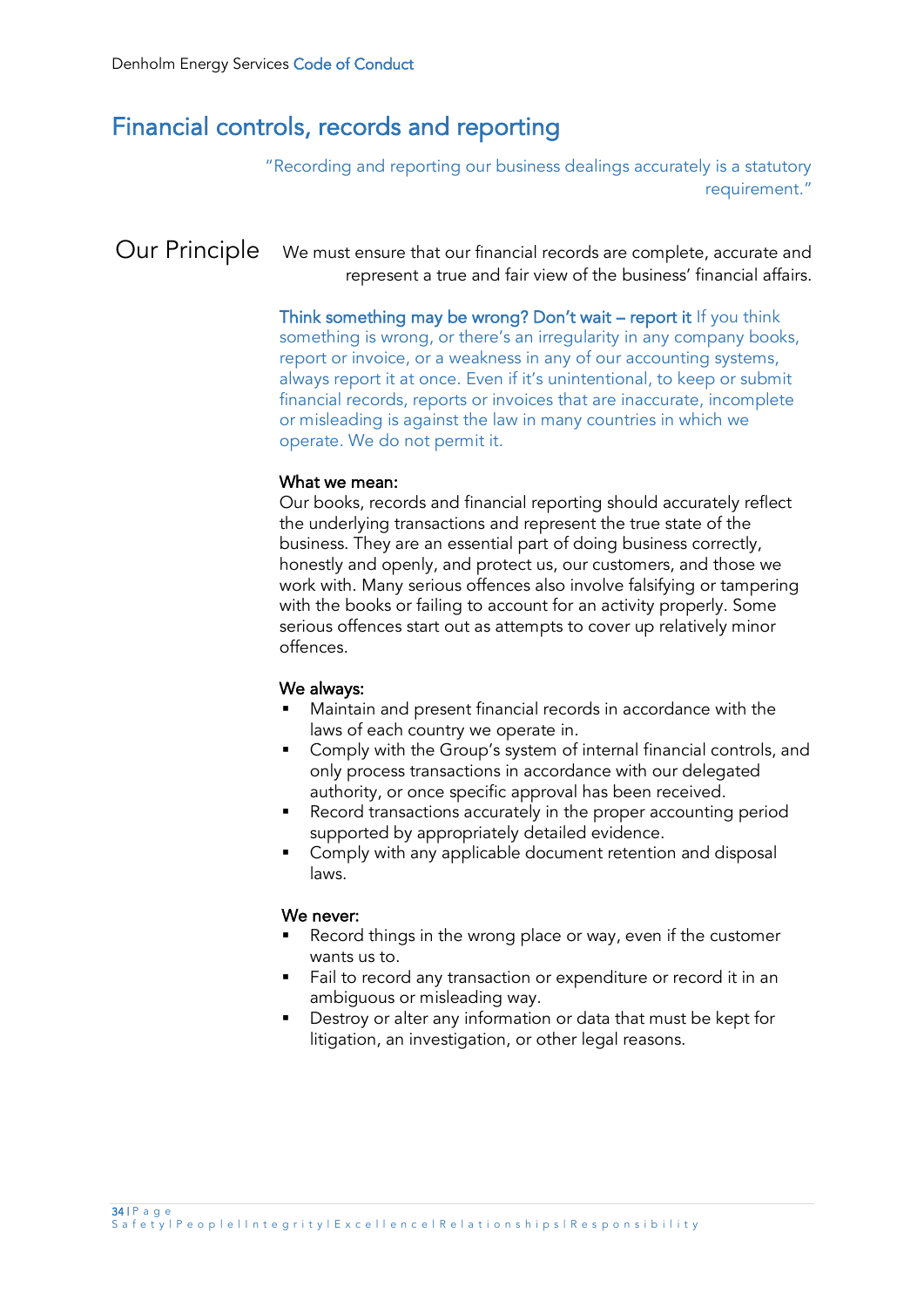### Using company computer systems

"Personal use is a privilege not a right."

### Our Principle Company computer systems are for use in the performance of your duties. The company does not permit personal use for non-workrelated purposes.

Company computer systems are information and communication technology, systems and equipment that are owned or used by Denholm Energy Services. They include:

- Desktop, laptop and handheld computers/devices, such as smart phones.
- **EXECT:** Servers and networks (including connections to public or external networks such as the internet).
- **EXECT:** Storage devices such as memory sticks, memory cards, removable hard drives and CDs.
- **•** Telephones (including mobile phones) and computerised office equipment (such as fax machines, printers and scanners).
- Information stored in and transmitted by these technologies, such as emails, voice mails, instant messages, electronic files, database entries and internet postings.

### What we mean:

Our company computer systems and the information they contain are valuable assets. They mustn't be used for any improper purpose, or in any way that might affect their operation or integrity. We should all assume that any information stored or communicated on company computer systems is company property. And we should all be aware that, subject to local law, the company reserves the right to monitor our emails and internet usage.

#### We always:

- Follow all information security and acceptable use policies when using company computer systems for work-related or personal use.
- Take proper precautions to protect company computer systems against loss, damage or theft.

- Use company computer systems to access, obtain, create or distribute any material that's illegal or offensive, or that's been obtained illegally. This includes obscene, pornographic, sexist, racist, defamatory and abusive material or material that is in breach of copyright.
- Have any expectation of privacy when using company computer systems, unless local laws state otherwise.